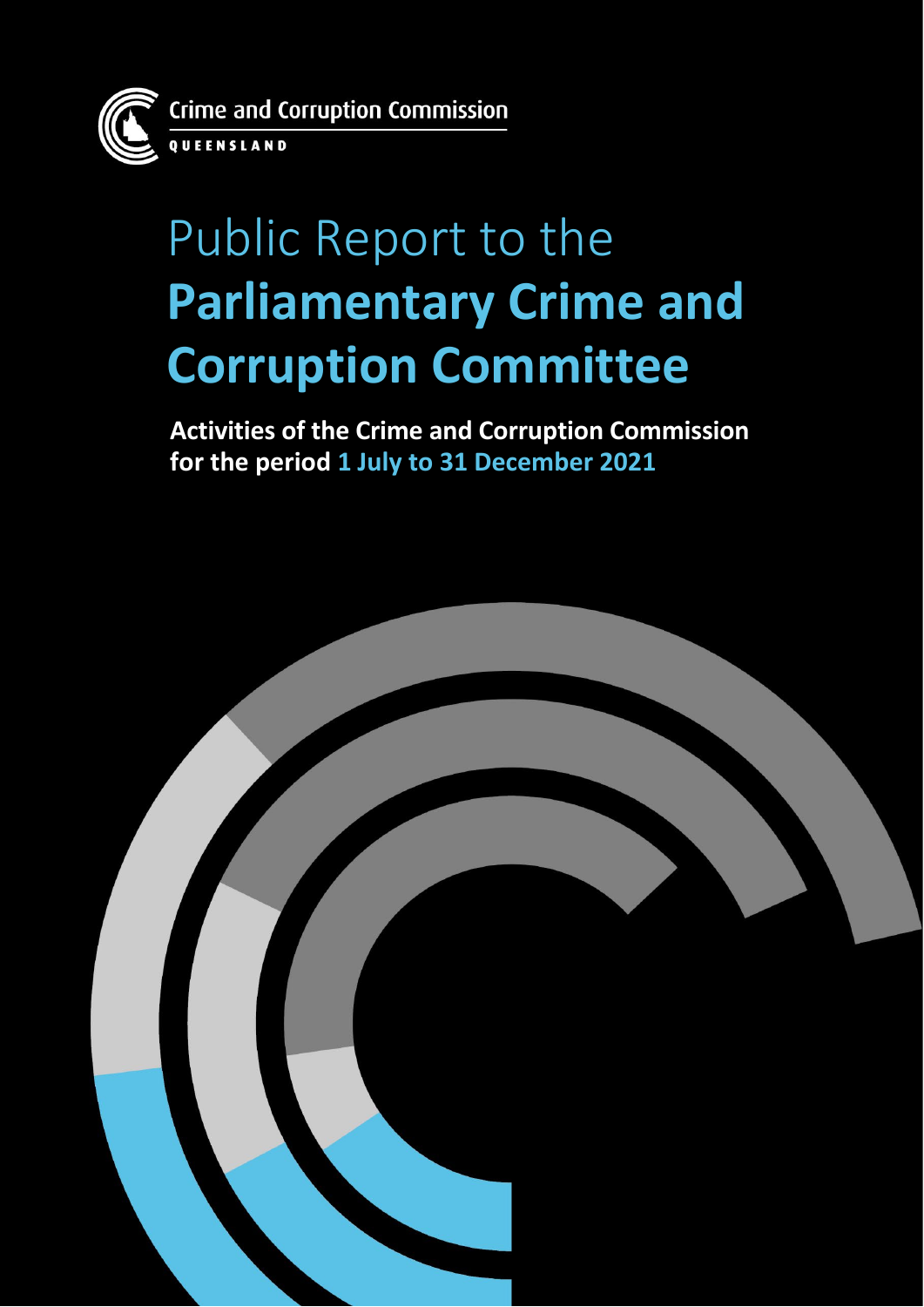## <span id="page-1-0"></span>About this report

This report has been prepared by the Crime and Corruption Commission (CCC) for discussion at its public meeting with the Parliamentary Crime and Corruption Committee (PCCC) on 25 February 2022.

The report covers the period 1 July to 31 December 2021.

Some investigations undertaken by the CCC cannot be reported on publicly until they are finalised. Reporting on them could compromise a current investigation, cause reputational damage to those people under investigation or risk breaching legislation. Discussing the progress of an investigation also carries with it a risk of identifying people who are assisting by confidentially providing information to the CCC.

Similarly, it is not possible to include detailed reports on short-term or recent performance from the CCC's witness protection program.

The CCC acknowledges there is a public interest in our business and we need to report publicly to our parliamentary oversight committee, the PCCC. The information in this report strikes a balance between providing information to the public and protecting confidential CCC processes.

More general information about our jurisdiction, work areas, roles and responsibilities can be found at [www.ccc.qld.gov.au.](http://www.ccc.qld.gov.au/)

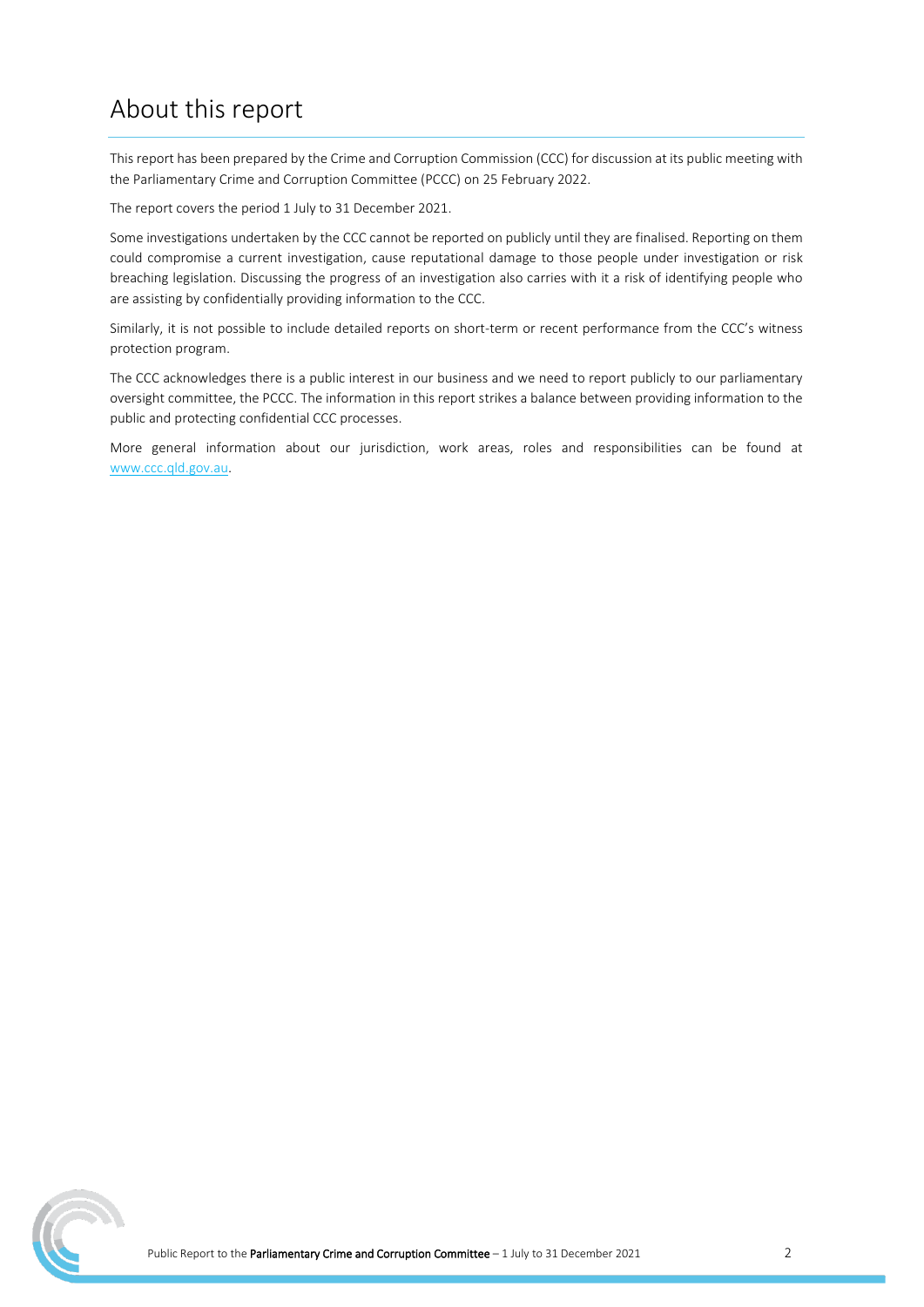## <span id="page-2-0"></span>Contents

| Corruption involving misuse of confidential information, abuse of authority and exploitation of public sector |
|---------------------------------------------------------------------------------------------------------------|
|                                                                                                               |
|                                                                                                               |
| Appendix A                                                                                                    |
| Appendix B                                                                                                    |
| Appendix C                                                                                                    |

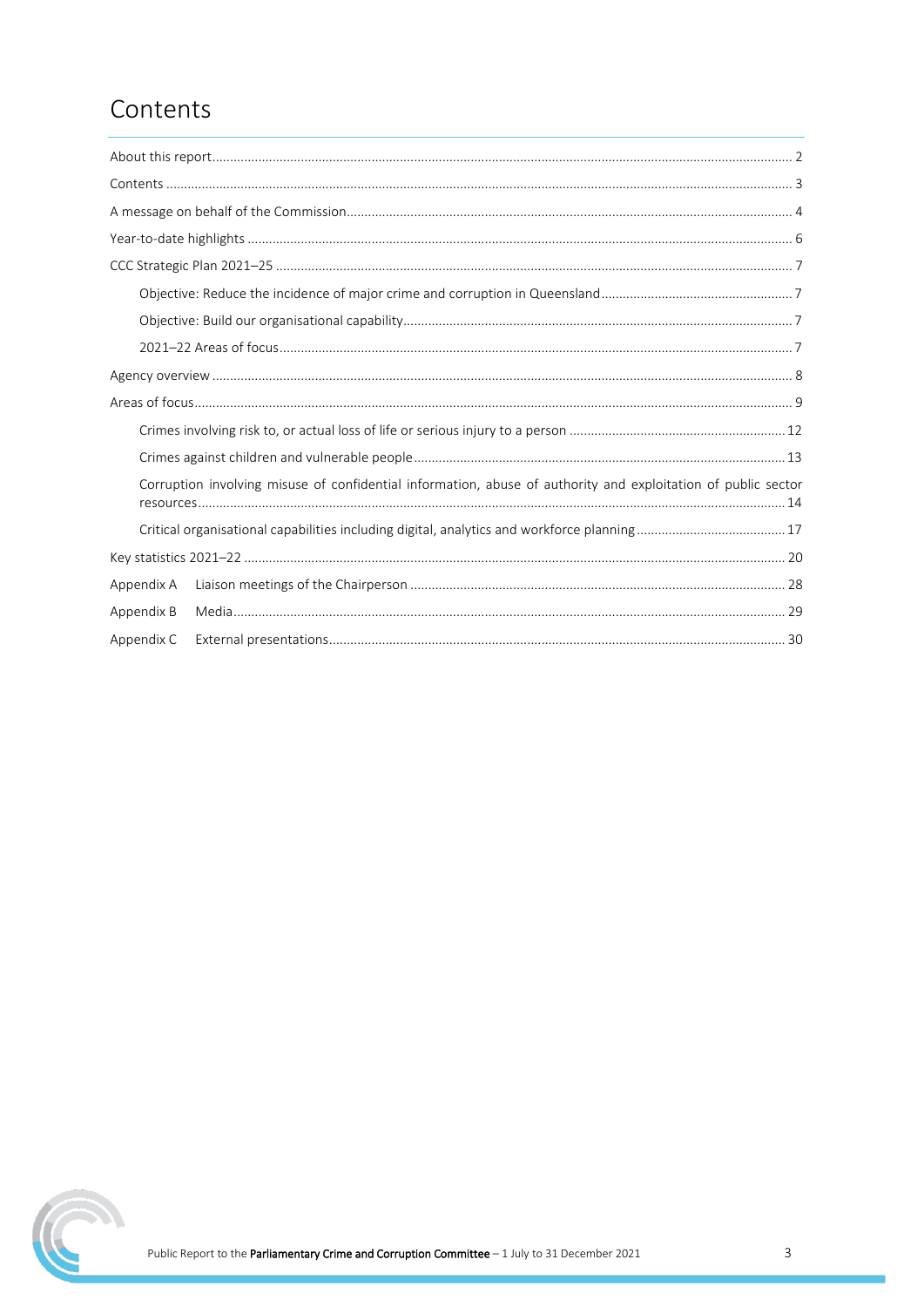

Bruce Barbour Acting Chairperson



Sydney Williams QC Deputy Chairperson



Helen Darch OAM

#### Commissioner

### <span id="page-3-0"></span>A message on behalf of the Commission

I am pleased to present this report to the Parliamentary Crime and Corruption Committee (PCCC) on the activities of the Crime and Corruption Commission (CCC) for the period 1 July to 31 December 2021.

Firstly, I wish to acknowledge the delivery of the PCCC's report of its Inquiry into the CCC's investigation of former councillors of the Logan City Council and related matters tabled in State Parliament on 2 December 2021. That Inquiry directed one recommendation to the CCC. In response, on 20 January 2022, the CCC advised the following in support of recommendation 4:

"Strategy, Structure, Processes and People are the areas the Commission and its executive are focussed on and collectively we recognise the need to excel in each of these dimensions so that the CCC is an agile and dynamic organisation which all stakeholders can have confidence in. Subsequent to the events central to the Inquiry, the CCC has developed a comprehensive suite of strategies including a new Crime strategy, Corruption strategy, Insights strategy, Digital strategy and Workforce strategy, all of which were designed in the last three years to ensure the CCC is focussed on keeping ahead of the game to reduce crime and improve the integrity of public institutions in the Queensland community.

The staff engagement and broader external stakeholder consultation, particularly with respect to the Corruption strategy, indicates both CCC employees and external stakeholders are engaged with the vision and purpose of the CCC. We are confident that this provides a strong platform for continued improvement in this area.

Since 2017, we have implemented numerous initiatives aimed at improving the way we operate, including strategic work to position the CCC to face emerging challenges, as well as more technical work to improve our systems and governance processes, including a new Operating Model, Operational Framework and for the first time in the CCC's history a single Operations Manual which provides a consistent framework for policies and procedures relating to complaints handling and investigations, including associated support activities.

We recognise that achieving alignment between purpose and organisational culture requires ongoing focus. To continue this program of reform and to be responsive to the PCCCs recommendation we advise that we will, after completing the appropriate procurement process, be undertaking an external review of our current practices in relation to assessment of corrupt conduct complaints.

The complaint lodgement and assessment process represent the front door to the CCC for the majority of people who may have contact with us and how we perform this function and deal with these stakeholders represents an important part of the cultural system of the CCC. This project will involve examining how we strike the right balance between our prevention and investigation responses, to ensure we are identifying, and referring for investigation, the most critical matters. This will also involve examining the way we deal with complainants, to ensure we are providing services that are valued by the people we provide services to."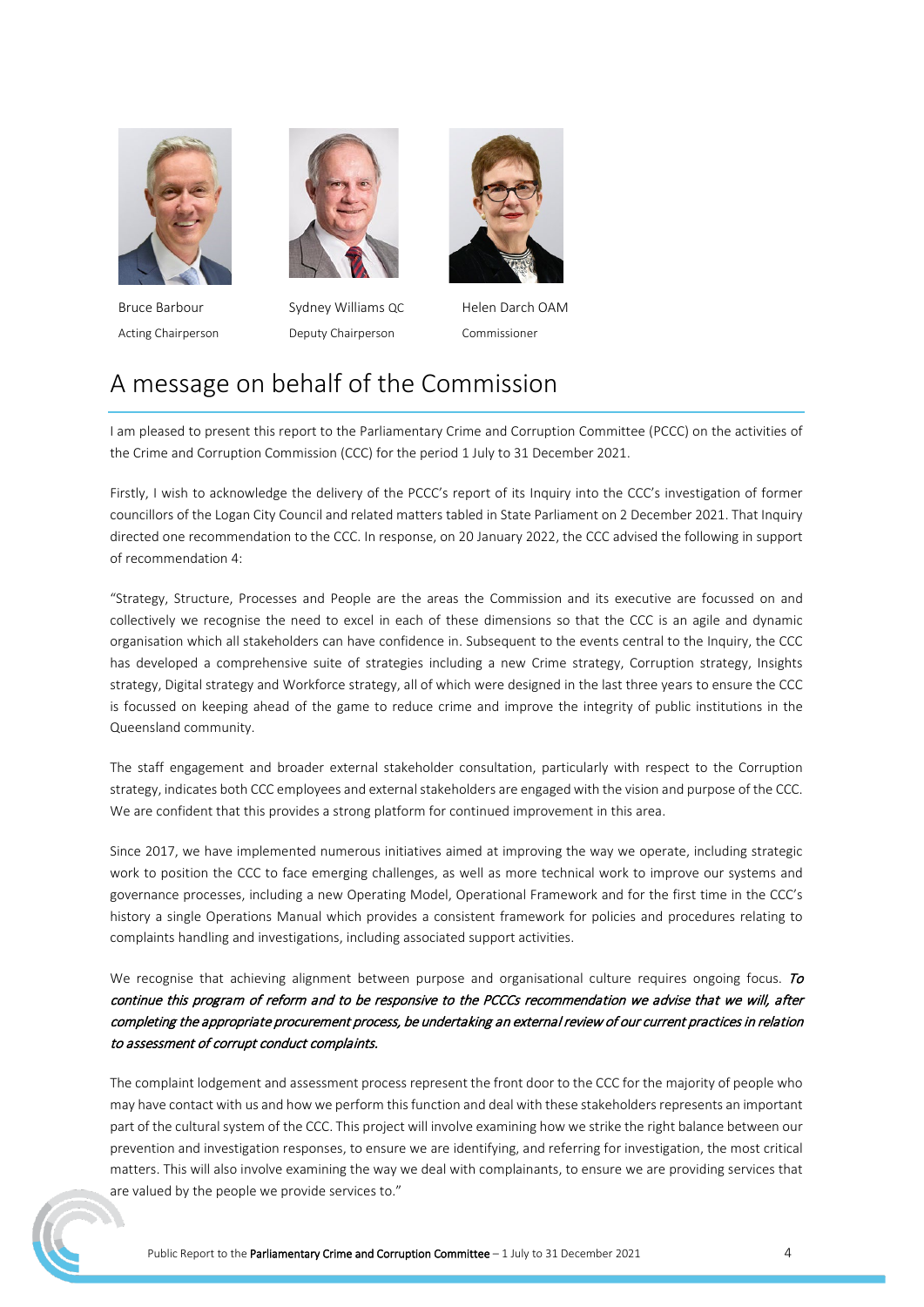I also note in December 2021, the Queensland Government's response to the PCCC's 5-year review on the activities of the CCC was tabled in Parliament. The CCC is considering the Government's response, particularly those recommendations supported by the Government that require CCC action.

In terms of CCC deliverables during the reporting period, the CCC released two prevention in focus publications *Conflicts of interest and disclosing confidential information – grounds for dismissal* and *When conflicts of interest in procurement result in criminal convictions.* These documents respectively aim to highlight the importance of appropriately dealing with a conflict of interest and the consequences of disclosing confidential information, and the importance of implementing internal controls and reporting processes to identify and prevent attempts to corrupt procurement processes.

Further to this, in October 2021 the CCC published a short practical guide to educate and empower agencies as assessors and decision-makers when dealing with allegations of corrupt conduct. The guide is based on the findings of a corruption audit initiated in March 2019 and has been developed to help agencies resolve common challenges faced when assessing complaints of corrupt conduct.

In November 2021, as part of the International Fraud Awareness Week, the CCC launched a video designed to start conversations within agencies about identifying and responding to fraud, and creating the right reporting environment. Some of the messages in the video were drawn from the findings of our integrity survey '*Perceptions of corruption and integrity in Queensland State Government departments*' which was undertaken in May to June 2021, and responded to by more than 14,000 employees of Queensland government departments and Hospital and Health Services. During the reporting period, survey findings were also shared with participating departments to provide them with the opportunity to design meaningful and customised corruption prevention activities for their staff.

To mark International Anti-Corruption Day on 9 December 2021, the CCC wrote to all the Directors-General and CEO's of councils to thank them for their collaboration with the CCC this year. In addition to this, several updated prevention advisories were reissued with respect to major corruption risks.

In terms of significant operational outcomes, five people were successfully prosecuted as a result of our crime investigations which related to fraud, perjury and dangerous drug charges.

The CCC also held hearings to advance a number of complex and unresolved major crime investigations, in particular, to assist the Queensland Police Service to progress investigations into criminal networks suspected to be engaged in trafficking dangerous drugs, money laundering, weapons, arson and attempted murder.

Finally, I am pleased to report that the CCC received a 'Gold standard' award from the Australasian Reporting Awards for our 2019-20 Annual Report. This is the second consecutive year that the CCC's annual report has received a Gold award. These reports are benchmarked against international reporting standards which assess reports on providing open and balanced performance reporting. Congratulations to our staff for all their hard work of putting the report together.

#### Matters arising from the public meeting of 21 July 2021

A formal response has been provided to the Parliamentary Crime and Corruption Committee.

Mr Bruce Barbour Acting Chairperson

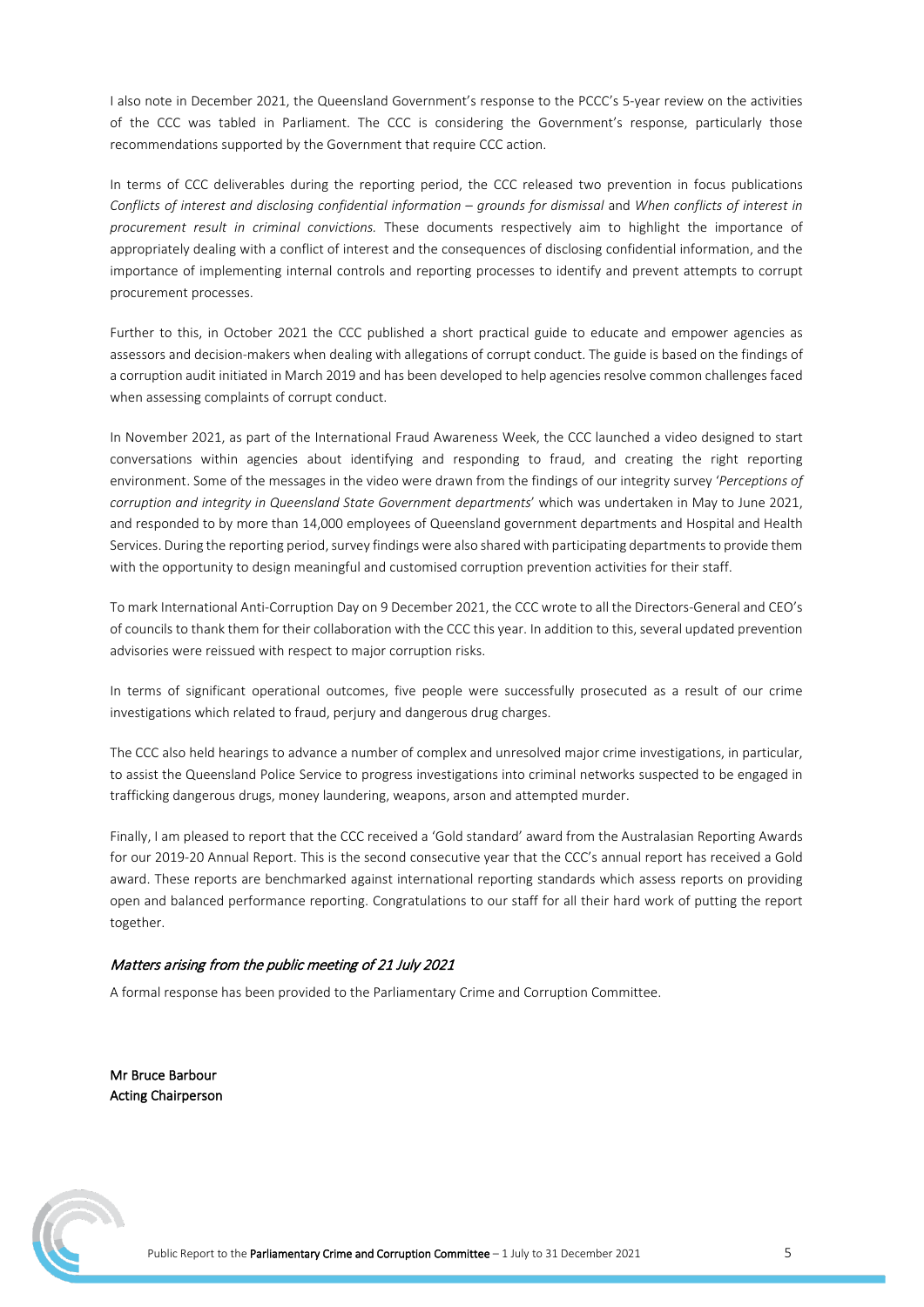## <span id="page-5-0"></span>Year-to-date highlights



6 crime investigations finalised



4 people charged with 43 criminal offences relating to corruption investigations



20 confiscation matters concluded

\$3.81M forfeited to the state



1 recommendation for disciplinary action as a result of a corruption investigation relating to 1 person



102 law enforcement intelligence disclosures



1 895 complaints of suspected corruption received

1 961 complaints of suspected corruption assessed



93 days of hearings relating to crime investigations finalised<br>investigations finalised





6 days of hearings relating to corruption investigations



22 prevention recommendations made

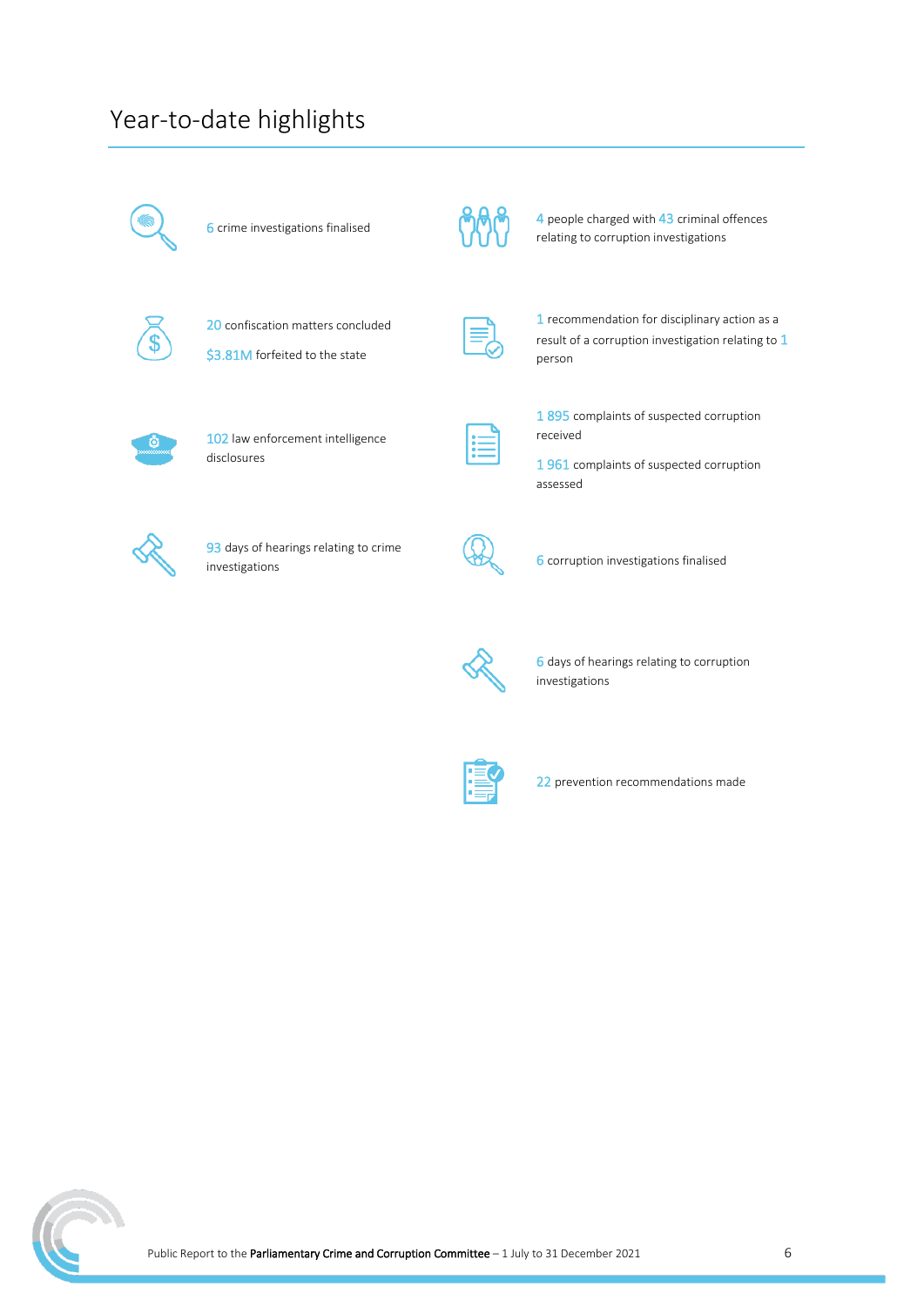## <span id="page-6-0"></span>CCC Strategic Plan 2021–25

Safe communities supported by fair and ethical public institutions.

#### Our vision and the contract of the Contract of Contract of Contract of Contract of Contract of Contract of Contract of Contract of Contract of Contract of Contract of Contract of Contract of Contract of Contract of Contrac

The CCC is an independent agency combating major crime and reducing corruption for the benefit of the Queensland community.

### Our values



#### Unite & Recover

The CCC's strategic plan aligns with the objectives in the *Unite and Recover – Queensland's Economic Recovery Plan,* in particular:

- Safeguarding people's health and jobs by keeping Queensland pandemic-ready.
- Delivering world-class frontline services in community safety.

### <span id="page-6-1"></span>Objective: Reduce the incidence of major crime and corruption in Queensland

#### Strategies:

- Work with our partners to solve and prevent major crime.
- Remove the financial benefit and support for serious criminal offending.
- Investigate and oversee investigations into serious and systemic public sector corruption and police misconduct.
- Inform, educate and empower public institutions to build corruption resistant cultures.

#### <span id="page-6-2"></span>Objective: Build our organisational capability

#### Strategies:

- Develop capabilities to create a healthy, collaborative and innovative culture.
- Modernise and embed changes to our assets, systems, processes and workplace.
- Leverage data and information to become an insight driven agency.

#### <span id="page-6-3"></span>2021–22 Areas of focus

- Illicit markets of high value or high public impact.
- Crimes involving risk to, or actual loss of life or serious injury to a person.
- Crimes against children and vulnerable people.
- Corruption involving misuse of confidential information, abuse of authority and exploitation of public sector resources.
- Critical organisational capabilities including digital, analytics and workforce planning.

The CCC's full strategic plan can be found on our website[: www.ccc.qld.gov.au.](http://www.ccc.qld.gov.au/) .

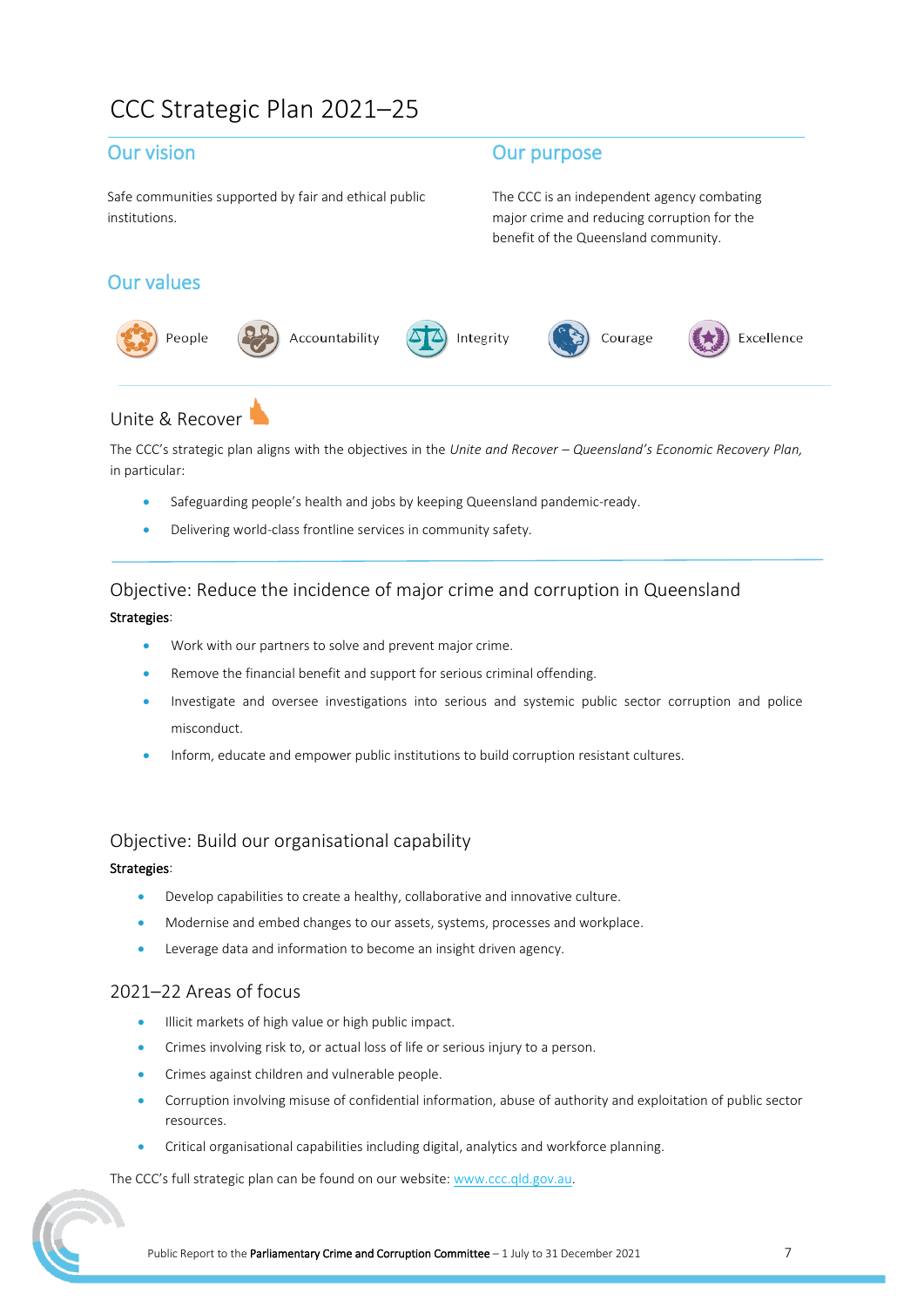## <span id="page-7-0"></span>Agency overview

The Crime and Corruption Commission (CCC) is an independent statutory body established to reduce the incidence of major crime and public sector corruption in Queensland, and to provide the state's witness protection service. It focuses on major crime that poses the greatest threat to the Queensland community and matters that erode the integrity of its public institutions.

Our crime jurisdiction enables us to investigate major crime such as drug trafficking, fraud, money laundering and criminal paedophilia. Our corruption jurisdiction is broad and diverse, including state government departments, public sector agencies and statutory bodies, the Queensland Police Service (QPS), local governments, government-owned corporations, universities, prisons, courts, tribunals, and elected officials. The CCC investigates only the most serious or systemic allegations of corrupt conduct.

The *Crime and Corruption Act 2001* sets out our agency's primary functions, powers and governance structure.

#### Investigative powers

The CCC's investigative powers include search, surveillance and seizure powers. Where we conduct joint investigations with other agencies, we use these powers as well as our expertise in intelligence, financial analysis, forensic computing and covert investigative techniques.

#### Coercive hearings

The CCC also has powers to conduct coercive hearings that compel people to attend and give evidence, and to produce documents and other material. Coercive hearings are held to investigate major crime and allegations of serious corruption. The CCC can also respond quickly to incidents of terrorism by immediately conducting hearings.

#### Proceeds of crime

The CCC administers the non-conviction based civil confiscation scheme contained within Chapter 2 of the *Criminal Proceeds Confiscation Act 2002* (CPCA). Under this scheme, property is liable to be restrained if it belongs to, or is under the effective control of, someone who is suspected of having engaged in serious criminal activity. Restrained property is liable to be forfeited to the state unless a person proves, on the balance of probabilities, that it was lawfully acquired.

The CCC also administers the serious drug offender confiscation order scheme contained within Chapter 2A of the CPCA. This is a conviction-based scheme dependent upon a person's conviction of a serious drug offence under the *Penalties and Sentences Act 1992*.

#### Intelligence

Intelligence informs and guides the CCC's operational and strategic priorities and provides support and direction to the crime and corruption areas. Our intelligence function enhances law enforcement's understanding of the criminal environment in Queensland, increases the CCC's capability to respond to threats and opportunities posed by high-risk crime groups, and enables resource allocation based on assessed levels of threat and harm.

#### Research

The CCC conducts research to support the proper performance of its functions in areas such as crime, corruption, policing and the criminal justice system.

#### Prevention

The CCC has a statutory function to prevent crime and corruption.

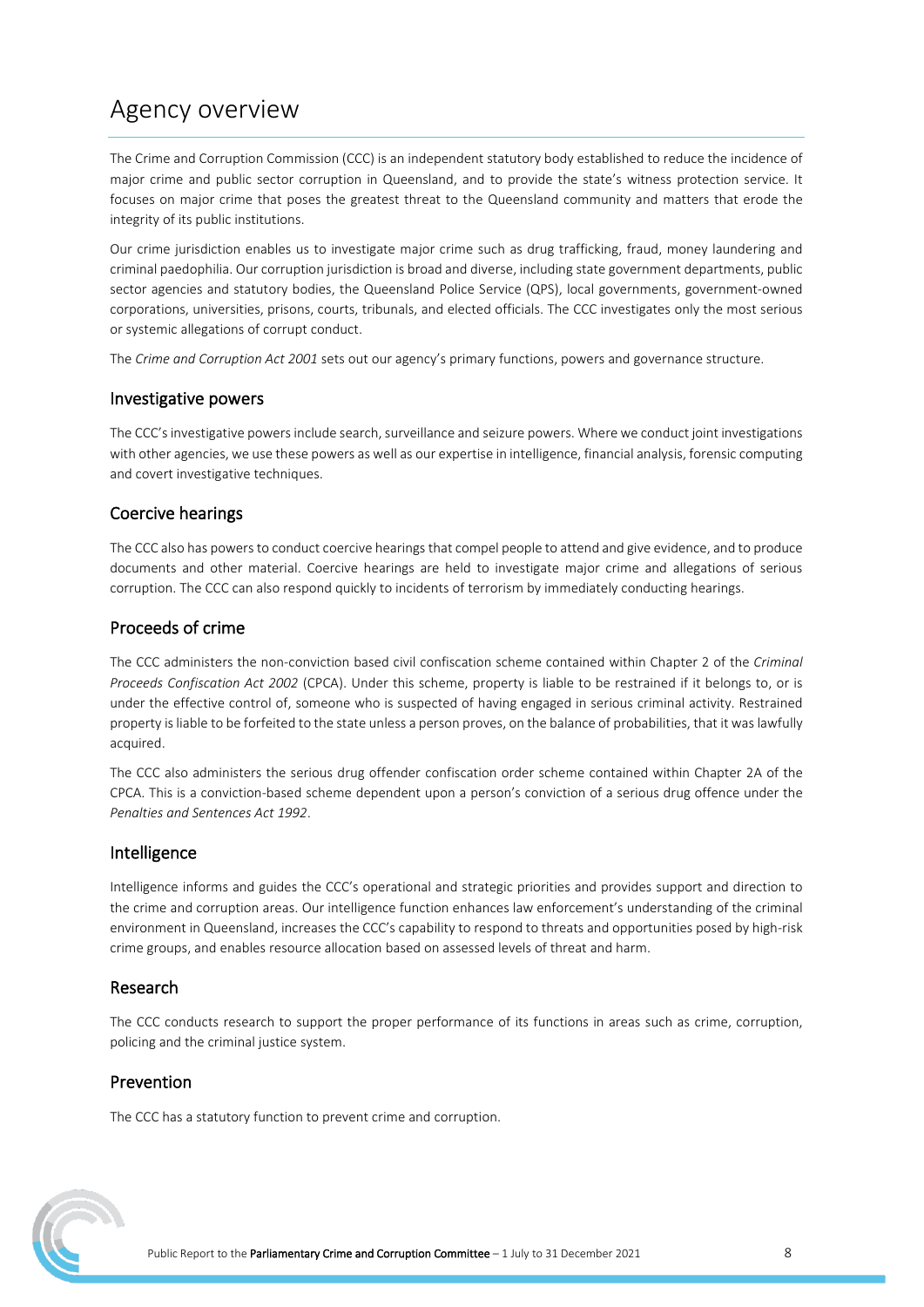## Areas of focus

Performance outcomes from 1 July to 31 December 2021 are detailed in the following pages.<sup>[1](#page-8-1)</sup>

<span id="page-8-0"></span> $\_$  , and the set of the set of the set of the set of the set of the set of the set of the set of the set of the set of the set of the set of the set of the set of the set of the set of the set of the set of the set of th

<span id="page-8-1"></span>

Public Report to the Parliamentary Crime and Corruption Committee – 1 July to 31 December 2021

<sup>&</sup>lt;sup>1</sup> Some data variations in Corruption-related figures is possible given that the CCC's month-by-month corruption data is extracted from a live database (COMPASS).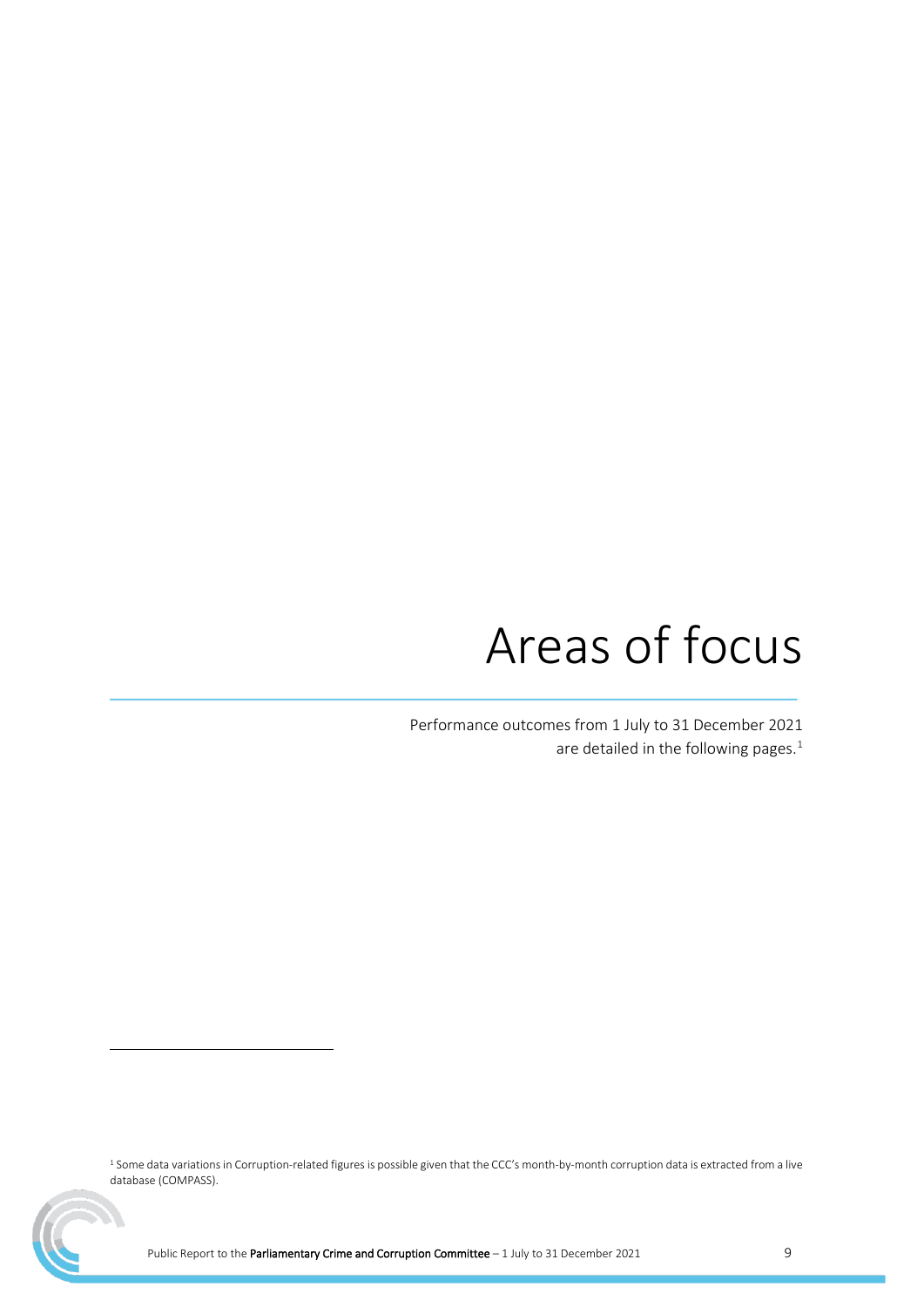### Area of focus:

#### Illicit markets of high value or high public impact

Illicit markets involve the exchange of illegal goods or services, or the exchange of those things in unlawful ways. The CCC is concerned with illicit market activity that enables or involves serious and organised crimes, such as illicit drugs and firearms trafficking, and produces significant financial return for offenders. These markets are pervasive, and impacts include serious health and social ramifications, and the economic costs for healthcare, law enforcement and the productivity of our communities. Investigations in this area of focus may be approved under the CCC Organised Crime General Referral, or as a special intelligence operation, depending on the circumstances and purpose of the investigation.

The CCC's response to this area of focus is multifaceted and includes:

- undertaking major crime investigations, including in partnership with other law enforcement and intelligence agencies to enhance investigative outcomes and intelligence sharing.
- undertaking intelligence focused investigations to identify criminal networks, their methods and vulnerabilities, and to identify strategic responses to organised criminal activity.
- pursuing criminal proceeds investigations and taking civil confiscation action.
- undertaking research and intelligence projects to identify emerging trends, risks, and opportunities to disrupt serious criminal activity and assess the impact of our action taken.

#### CCC major crime investigations

The CCC finalised an investigation focussing on a criminal organisation alleged to be laundering money in Queensland. Members of this network, including legal and financial practitioners acting as professional facilitators, are alleged to have been involved in activities including money laundering, fraud, accumulation of unexplained wealth, tax evasion or other criminal activity.

The CCC also undertook examinations to advance a CCC major crime investigation into money laundering, fraud and drug trafficking alleged to be facilitated by a solicitor and a retailer on the Gold Coast.

During the reporting period, the following prosecution outcomes occurred as a result of our CCC major crime investigations:

- a defendant was sentenced to 286 days imprisonment (to be served concurrently with an existing sentence) in relation to two fraud related charges.
- a defendant was sentenced in the Brisbane Supreme Court to 14 months imprisonment on a charge of perjury.
- a defendant pleaded guilty to a charge of refusing to answer questions and was sentenced to eight months imprisonment. The same defendant also pleaded guilty to charges of dangerous operation of a motor vehicle and failing to stop a motor vehicle and was subsequently sentenced to six months and 50 days imprisonment respectively.
- following a guilty plea, a defendant was convicted and sentenced to four years and six months imprisonment for a number of dangerous drug related charges.
- a defendant was sentenced to 18 months probation on a charge of fraud.

#### Referred major crime investigations

Referred major crime investigations are investigations where the CCC holds hearings to advance investigations being undertaken by the QPS.

During the reporting period, CCC hearings were held to advance QPS investigations in relation to:

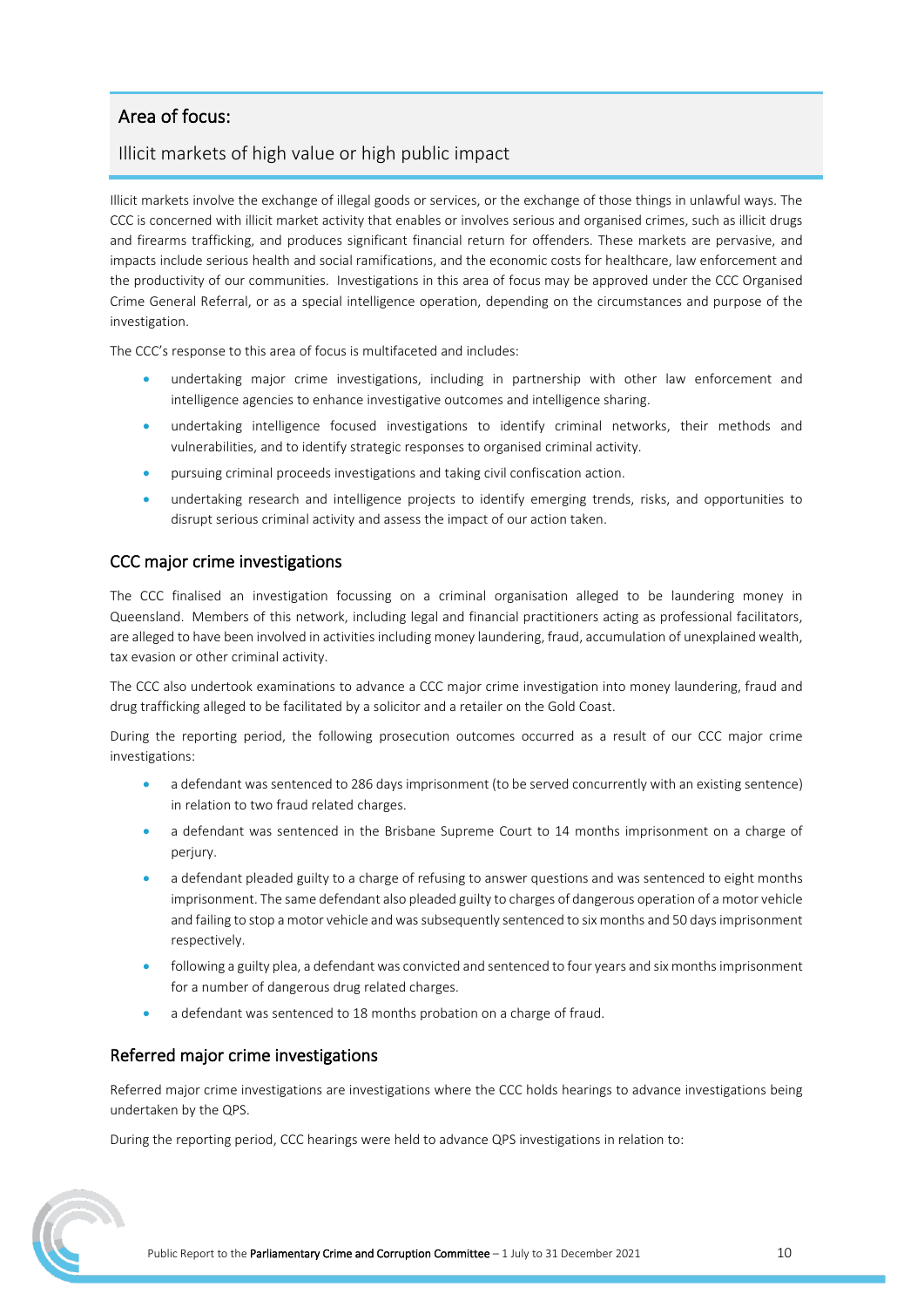- a large-scale criminal network based in Queensland engaged in trafficking dangerous drugs and firearms, and associated money laundering.
- a Gold Coast-based syndicate alleged to have been engaged in trafficking dangerous drugs, money laundering and weapons offences.
- a Brisbane-based network suspected to have been engaged in trafficking dangerous drugs, namely methylamphetamine and cannabis.
- a network suspected to have been engaged in trafficking dangerous drugs, the unlawful possession of firearms and ammunition, the theft and subsequent arson of a motor vehicle, and the attempted murder of a criminal associate.
- the arson of a barber shop at Windaroo on 5 June 2021.
- the break and enter of an unoccupied rural property near Fernvale on or about 5 April 2021 and the theft and subsequent trafficking of 21 firearms that had been stored in the farmhouse by its deceased owner.

#### Intelligence operations

No intelligence operations were commenced or finalised in the reporting period.

The CCC continued to progress the following intelligence operations:

- an operation to determine the involvement of a principal person of interest in the facilitation of drug and firearms trafficking and money laundering through the provision of encrypted communications devices.
- an operation focussed on understanding and assessing the involvement of principal targets in the facilitation of dangerous drug trafficking and supply through the sale of encrypted communications devices and ongoing technical support related to those devices.
- an operation regarding the involvement of a target and others in the facilitation of criminal offences, specifically drug trafficking and money laundering through cryptocurrencies and gold bullion, and complex company structures.

#### Intelligence assessments and disclosures

The CCC analyses intelligence data about the activities of organised crime groups, their participants and facilitators, that it has collected from its own operations and assessments, and discloses that intelligence to the QPS and other Commonwealth and State law enforcement agencies for their information and action. The CCC also responds to specific requests for intelligence data and assessments about organised crime groups and participants from those agencies.

Between 1 July and 31 December 2021, the CCC made 102 intelligence disclosures to law enforcement, 11 of which were in response to specific intelligence information requests made from external agencies. An intelligence disclosure may contain one or more discrete information reports or intelligence products.

#### Table 1: Intelligence disclosures and requests for information $1$

| Nature of disclosure           | 2021-22 YTD |
|--------------------------------|-------------|
| CCC Investigations             | 15          |
| Intelligence Operations        | 17          |
| Referred Investigations        | 25          |
| Strategic & Other <sup>2</sup> | 32          |
| Proceeds Matter                | 13          |
| Total                          | 102         |

Notes:

1. In 2021-22 the disclosure categories were revised to better align with the CCCs Crime services and investigation types.

2. Includes disclosures in response to specific intelligence information requests made from external agencies.

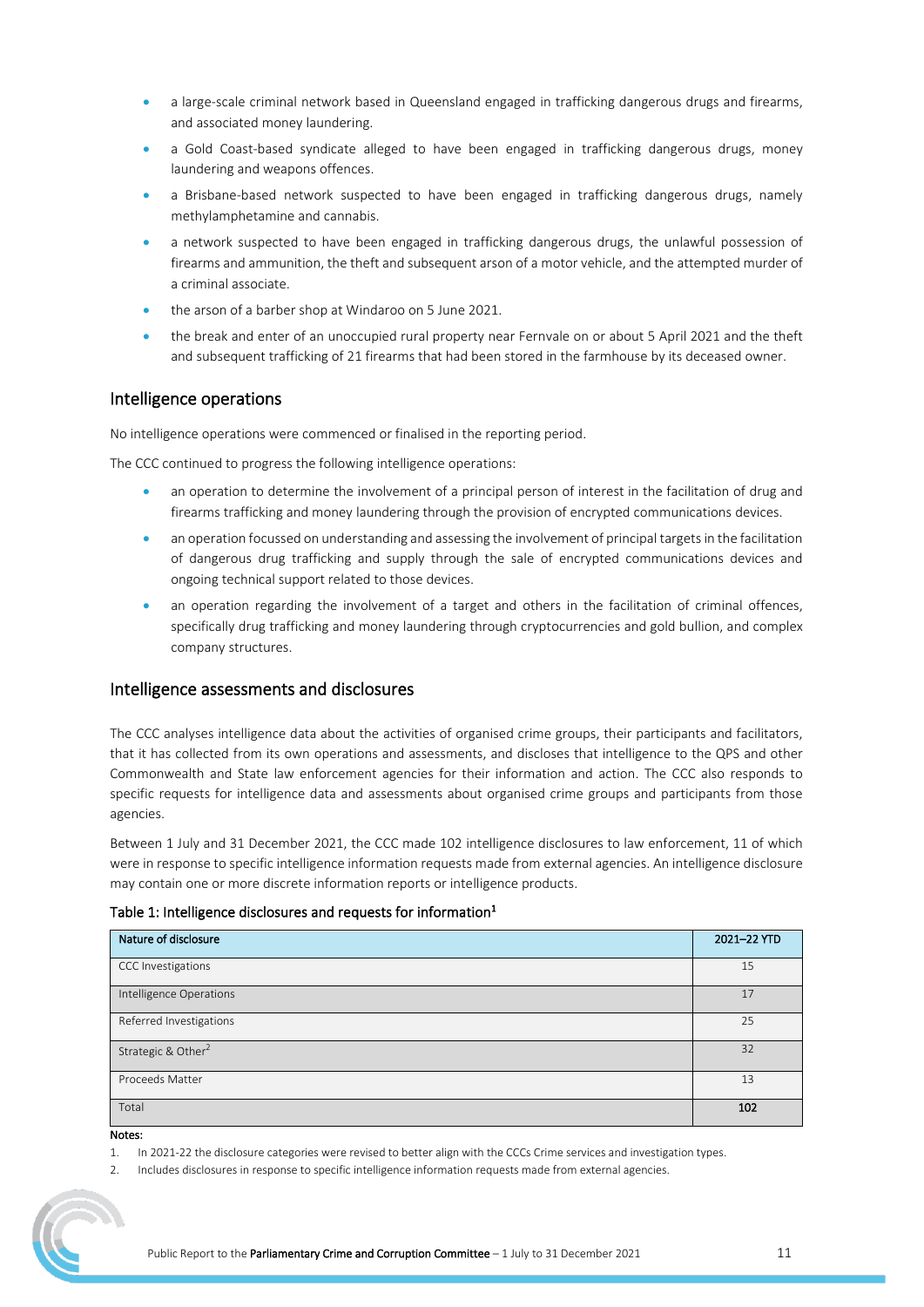#### Strategic projects

A Queensland Money Laundering Risk Assessment project commenced on 1 July 2020 to examine the nature and extent of money laundering activity impacting Queensland. The project aligned with the CCC's objective to target criminal wealth. The assessment examined the key issues, risks, and enablers that support individuals to carry out money laundering and identify vulnerabilities and opportunities for law enforcement to detect and disrupt such activity in Queensland. An infographic was developed, titled "Money laundering and the criminal economy", in July 2021 and focussed on the key issues, and enablers of money laundering in Queensland. The assessment report, titled "Money Laundering Risk and Response: a Queensland perspective" was completed on 9 November 2021 and was disseminated to CCC staff as well as various external law enforcement agencies.

Following the completion in June 2020 of an assessment of the feasibility of producing a measure of the impacts of proceeds of crime actions on illicit drug markets, in January 2021 the CCC commenced the first stage of a time series analysis project to provide insight into the deterrence effect of proceeds of crime actions through tracking offenders' contacts with the justice system before and after that action. In October 2021 a workshop was convened with senior crime stakeholders to present and discuss the first set of findings. The statistical analysis and research report was subsequently finalised and in mid-January 2022, the research report and an infographic were shared to all staff and other law enforcement entities.

In March 2021, the CCC commenced a project to uplift the CCC's cryptocurrency capability with a focus on infrastructure, resources, and policies and procedures to support the training, administrative and operational environments for investigations involving cryptocurrency transactions. The CCC is collaborating with the QPS on the project to ensure mutual benefits are realised.

In 2019-20 the CCC implemented a stakeholder engagement strategy for its Crime work. The strategy uses a systematic approach to identify key stakeholders that affect, or are affected by our work, and enable us to better plan and manage our approach to engagement with those stakeholders, report on, learn from, and incorporate their feedback and insights into our business strategy and activities. In 2021, the CCC commenced a project to develop a digital application solution to support the stakeholder engagement strategy. This solution went into production in December 2021 and will be used within the Crime Division through a pilot program prior to being rolled out more broadly within the CCC.

#### Proceeds of crime recovery

An overview of proceeds of crime outcomes related to illicit markets are provided in [Table 2.](#page-11-1)

#### <span id="page-11-1"></span>Table 2: Proceeds of crime outcomes – illicit markets

| Description                          | 2021-22 YTD |          |
|--------------------------------------|-------------|----------|
|                                      | Number      | Value    |
| Restraining orders obtained          | 13          | \$7.74 M |
| Forfeitures of property to the state | 20          | \$3.81 M |

#### Area of focus:

<span id="page-11-0"></span>Crimes involving risk to, or actual loss of life or serious injury to a person

The CCC works in cooperation with other agencies, especially the QPS, to make optimal use of its available resources in responding to the most serious crimes that involve risk to life or actual loss of life or serious injuries. Our work in this area principally involves investigations referred from the QPS for assistance by way of undertaking coercive hearings. Investigations in this area of focus may be approved under the CCC Homicide, Sexual Offences, Terrorism or Organised Crime General Referral, or as a special intelligence operation, depending on the circumstances of the case.

#### Cold cases

During the reporting period, the CCC held examinations relating to an investigation into the homicide of a 32-year-old man in 2009 at Burleigh Heads, Queensland.

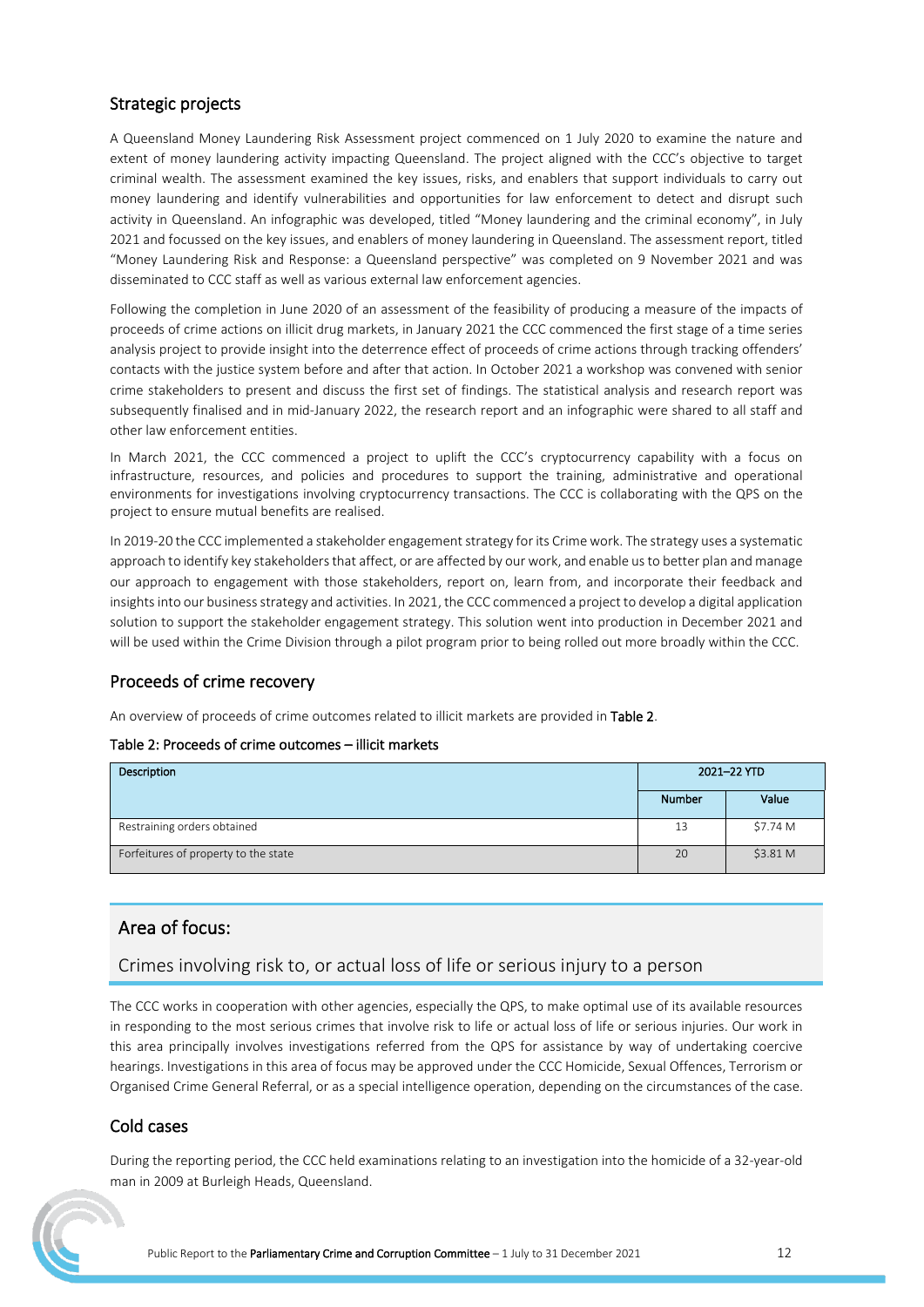#### Homicides

During the reporting period, the CCC finalised an investigation into the stabbing murder of a 35-year-old man at Kuraby in October 2017.

The CCC also held hearings to advance the following QPS investigations:

- the murder of a man at Pimpama in October 2020.
- the strangulation murder of a prisoner at the Woodford Correctional Centre in May 2020.
- the murder of a 31-year-old female at Koumala on 9 August 2021.
- the murder of a 64-year-old man at Craignish near Hervey Bay in August 2021.
- the suspected murder of a serving police officer on the Bruce Highway, Burpengary in June 2021.

#### Area of focus:

#### <span id="page-12-0"></span>Crimes against children and vulnerable people

The CCC also works with the QPS to respond to the most serious crimes involving the death, or physical or sexual abuse of children or other vulnerable people. The CCC helps the QPS solve or prevent these crimes through the use of our coercive hearing powers, which are particularly effective when engaged with collateral QPS investigation strategies. Investigations in this area of focus may be approved under the CCC Vulnerable Victims or Criminal Paedophilia General Referral.

#### Crimes against children

During the reporting period the CCC closed three referred investigations, advanced by the examination of witnesses, as follows:

- an investigation of a suspected homicide of an 11-year-old girl at Mount Cotton between 27 July 2019 and 2 August 2019 where the sole suspect is the deceased's 47-year-old mother.
- an investigation of the suspected torture of a 16 to 17-year-old boy who is vulnerable due to mental impairment.
- an investigation into the grievous bodily harm of a six-year-old boy at a residence at Caboolture in September 2020.

The CCC is also assisting the QPS with ongoing investigations into:

- the possession and distribution of child exploitation material by a male resident in Brisbane and numerous other men in Queensland he engaged with online.
- the suspected unlawful killing of a 23-month-old boy at Gordonvale in September 2021.

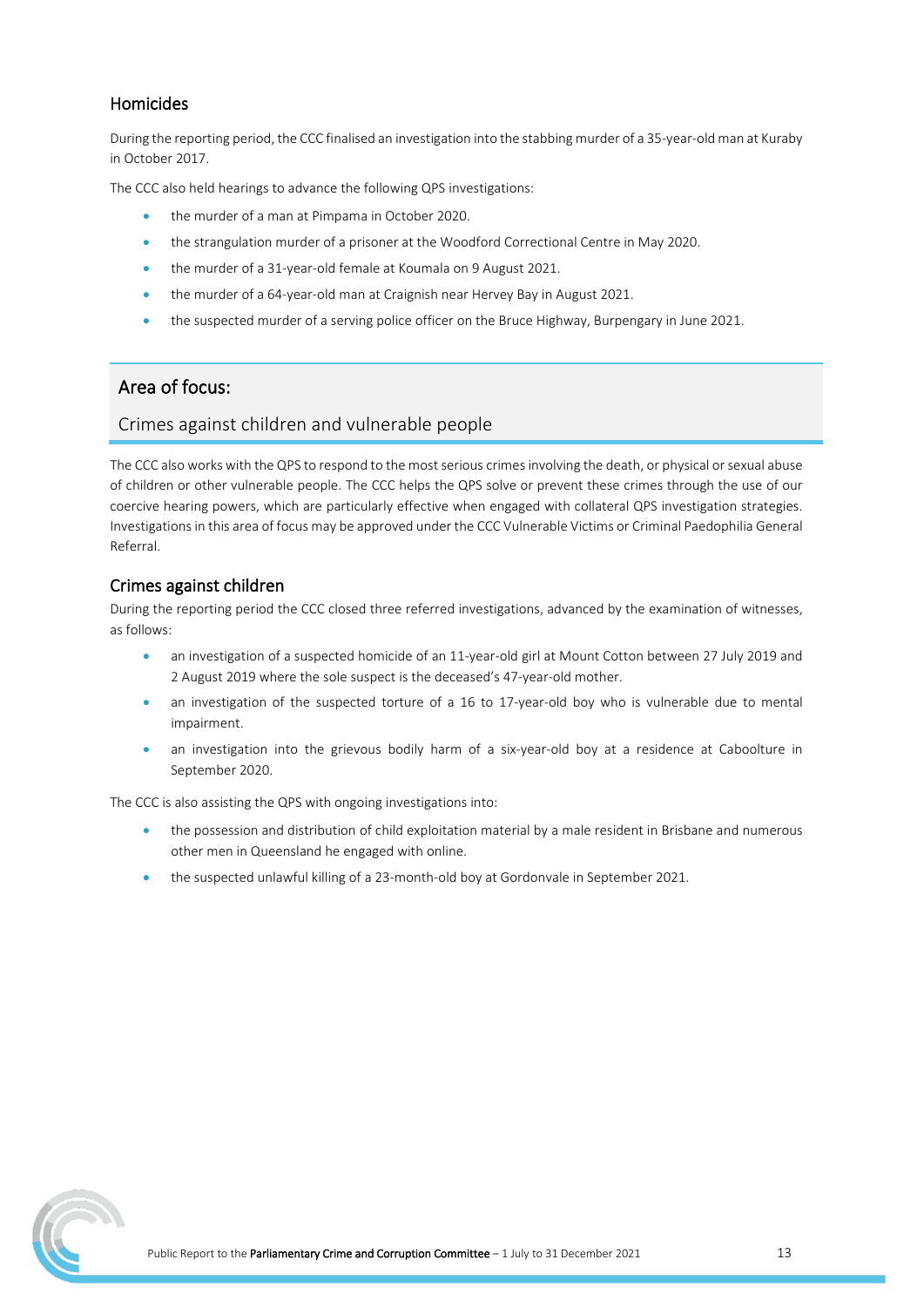#### Area of focus:

<span id="page-13-0"></span>Corruption involving misuse of confidential information, abuse of authority and exploitation of public sector resources

#### Misuse of confidential information

The CCC focuses on misuse of confidential information because the security and privacy of sensitive data is of great concern to the community, and it is a significant corruption issue facing the Queensland public sector. The CCC deals with the issue of misuse of confidential information through conducting investigations, monitoring and reviewing other agency investigations, audits of systems, policies and processes, and the development of guidance material for Units of Public Administration (UPAs).

In the reporting period, the CCC received 370 complaints relating to the misuse of information. This currently accounts for approximately 20 per cent of all complaints received. Complaints relating to the misuse of information account for approximately 27 per cent of the CCC's current investigations. The most common allegations being investigated relate to access of and unauthorised disclosure of information and falsifying documents.

As a result of an ongoing investigation, a QPS Constable was charged on 30 July 2021 with 38 criminal offences following a cooperative investigation between the CCC and the QPS Ethical Standards Command. The investigation was focused on allegations of drug use by the Constable, however, the officer has also been charged in relation to inappropriately accessing the police database, stealing police property and committing a firearm offence.

During the reporting period, two new investigations commenced regarding the unauthorised disclosure of confidential information and documents. The CCC referred 34 matters back to public sector agencies to investigate subject to monitoring by the CCC.

During the reporting period, the CCC commenced 39 reviews and finalised 42 reviews of matters dealt with by UPAs subject to our monitoring function. The CCC was dissatisfied with the way one investigation reviewed during the period was dealt with, and the lack of disciplinary action taken against the subject officers. The CCC reminded the agency of its publication*, Operation Impala - a report on the misuse of confidential information in the Queensland public sector* and how it includes a flowchart to assist agencies in determining disciplinary outcomes of misuse of information allegations to maintain public confidence in the public sector and a consistent approach for public sector agencies. The CCC was satisfied with the way the remaining 41 investigations reviewed during the period were dealt with.

#### Prevention

In July 2021, the CCC released a Prevention in focus publication, *Conflicts of interest and disclosing confidential information – grounds for dismissal*. This document aims to highlight the importance of appropriately dealing with a conflict of interest and consequences of disclosing confidential information.

| Table 3: Summary of outcomes – misuse of confidential information investigations and reviews |  |  |  |  |
|----------------------------------------------------------------------------------------------|--|--|--|--|
|----------------------------------------------------------------------------------------------|--|--|--|--|

| Description                                                       | 2021-22 YTD    |
|-------------------------------------------------------------------|----------------|
| Investigations commenced                                          | $\mathfrak{D}$ |
| Investigations finalised                                          | $\Omega$       |
| People charged <sup>1</sup>                                       | 3              |
| Criminal charges laid <sup>2</sup>                                | 41             |
| Reviews commenced                                                 | 39             |
| Reviews finalised                                                 | 42             |
| Referred to a UPA as a disciplinary matter                        | $\Omega$       |
| Referred to a UPA to investigate subject to monitoring by the CCC | 34             |
| Prevention recommendations                                        | 3              |
| Notes:                                                            |                |

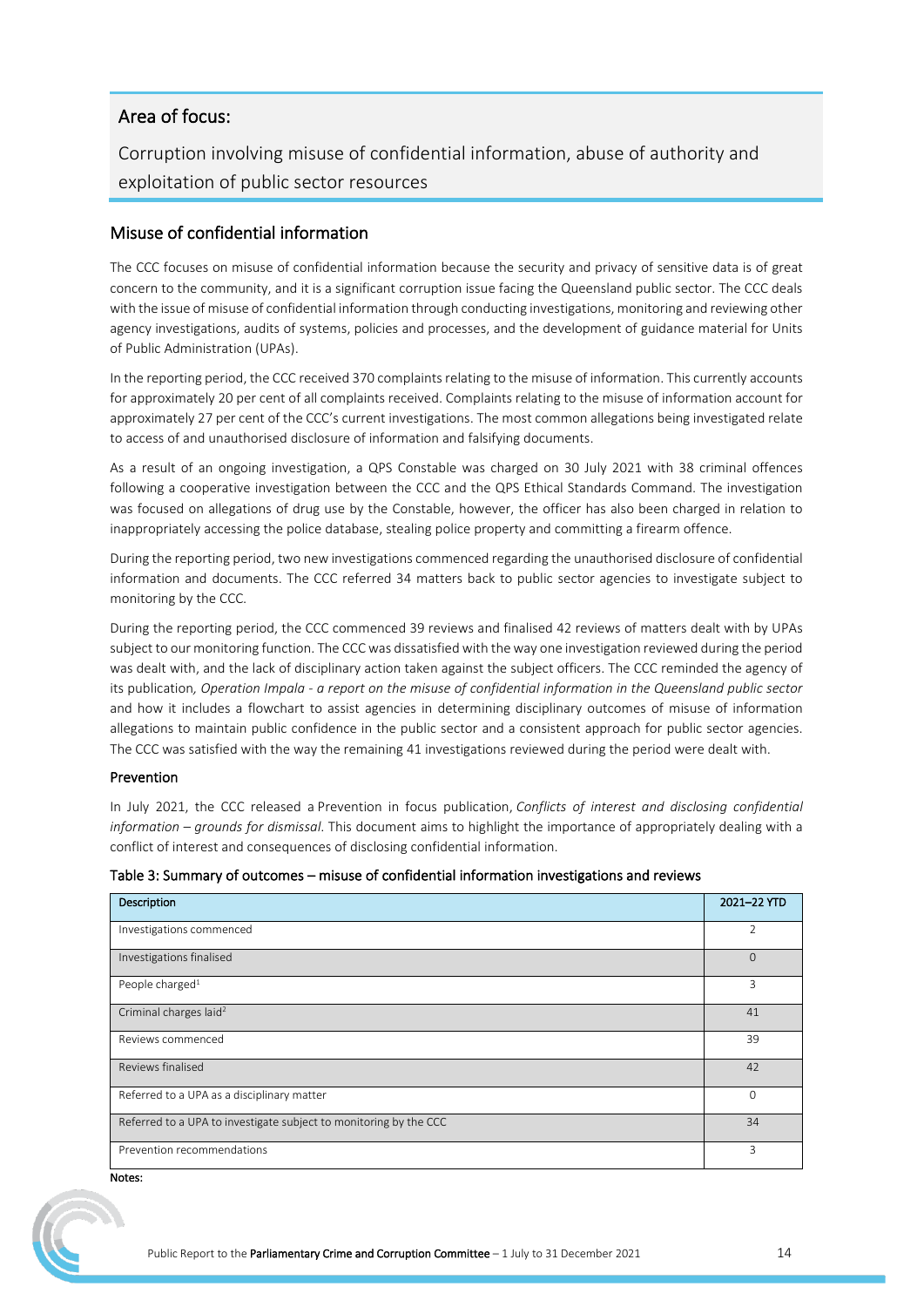- 1. Includes two persons who are not a member of the QPS or a UPA.
- 2. Includes three charges against persons who are not a member of the QPS or a UPA.

#### Abuse of authority

From 2021-22, the CCC has focused on allegations involving the misuse of authority by public sector employees, including those with special legislative powers like elected officials and the Queensland Police Service. The CCC's focus on this corruption risk is to ensure public confidence in the decisions being made on their behalf by public servants and elected officials.

In the reporting period, the CCC received 288 complaints relating to abuse of authority. This currently accounts for approximately 15 per cent of all complaints received. Complaints relating to the abuse of authority account for approximately 68 per cent of the CCC's current investigations.

On 29 July 2021, the CCC served a Notice to Appear in court on a QPS Detective Senior Constable for one count of Fraud and one count of Fraudulent falsification of records contrary to sections 408C and 430 of the Queensland Criminal Code. It will be alleged the current serving QPS Detective gave a false reason for speeding in a police vehicle and then submitted a false document requesting exemption for the speeding offence.

Eight new investigations were commenced during the reporting period.

The CCC referred 66 matters to public sector agencies to investigate subject to monitoring by the CCC.

During the reporting period, the CCC commenced 48 reviews and finalised 47 reviews of matters dealt with by UPAs subject to our monitoring function. The CCC was dissatisfied with the way one investigation reviewed during the period was dealt with, particularly the lack of information and the level of detail and quality of evidence captured from witnesses providing statements. The agency subsequently provided more fulsome evidence upon the issue being raised by the CCC. The CCC was satisfied with the way the remaining 46 investigations reviewed during the period were dealt with.

| Description                                                       | 2021-22 YTD              |
|-------------------------------------------------------------------|--------------------------|
| Investigations commenced                                          | 8                        |
| Investigations finalised                                          | $\overline{\phantom{0}}$ |
| People charged                                                    |                          |
| Criminal charges laid                                             | $\overline{\phantom{0}}$ |
| Reviews commenced                                                 | 48                       |
| Reviews finalised                                                 | 47                       |
| Referred to a UPA as a disciplinary matter                        | $\Omega$                 |
| Referred to a UPA to investigate subject to monitoring by the CCC | 66                       |
| Prevention recommendations                                        | 11                       |

Table 4: Summary of outcomes – abuse of authority investigations and reviews

#### Exploitation of public sector resources

The exploitation of public sector resources has the potential to adversely impact all Queenslanders. When property or funds are diverted to a use that is not relevant to the performance of an agency's functions, this comes at a cost whereby other critical goods and services are not able to be supported by the agency. The types of conduct that are measured under this area of focus include misappropriation (fraud), stealing and similar offences.

In the reporting period, the CCC received 181 complaints relating to the exploitation of public resources. This currently accounts for approximately 10 per cent of all complaints received. Complaints relating to the exploitation of public sector resources account for approximately 14 per cent of the CCC's current investigations.

Three new investigations were commenced during the reporting period.

The CCC referred 14 matters to public sector agencies to investigate subject to monitoring by the CCC.

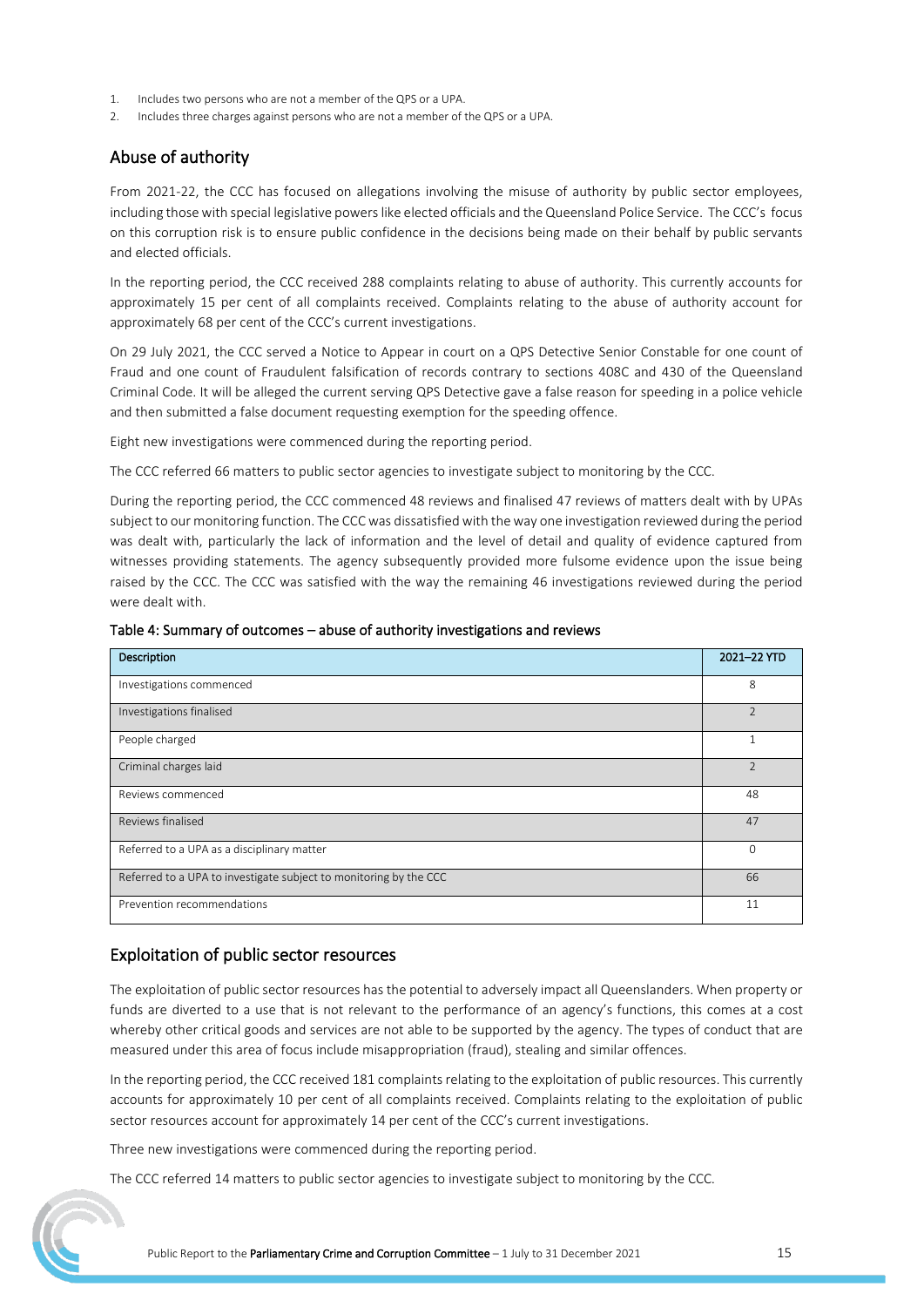During the reporting period, the CCC commenced 20 reviews and finalised 21 reviews of matters dealt with by UPAs subject to our monitoring function. The CCC was dissatisfied with the way one investigation reviewed during the period was dealt with, particularly that the Investigation report was not thorough in addressing the allegations or analysing the evidence. The CCC requested that a number of further enquiries be conducted to ensure the investigation would withstand public scrutiny. The CCC was satisfied with the way the remaining 20 investigations reviewed during the period were dealt with.

#### Prevention and Audits

To mark International Anti-Corruption Day on 9 December 2021, the Senior Executive Officer (Corruption) wrote to all the Directors-General and CEO's of councils to thank them for their collaboration with the CCC this year. In addition, several updated prevention advisories were reissued with respect to major corruption risks. These included:

- gifts and benefits
- procurement and contract management
- lobbying
- post-separation employment, and
- disposal of assets.

In September 2021, the CCC released a Prevention in focus publication, *When conflicts of interest in procurement result in criminal convictions*. This document outlines the importance of implementing internal controls and reporting processes to identify and prevent attempts to corrupt procurement processes.

As a result of a CCC survey, 14,000 public sector employees have shared their perceptions of corruption and integrity. The CCC has shared the survey results with the participating departments and is continuing to work through the survey results with the departments. These results provide the departments with the opportunity to design meaningful and customised corruption prevention activities for their staff. The results of the survey can be found on the CCC's website.

During the reporting period the CCC published two audit reports relating to this area of focus.

#### *Managing gifts and benefits for hospital and health service employees – November 2021*

This audit evaluated the effectiveness of management controls and transparency in relation to reporting of gifts and benefits made by pharmaceutical companies to Queensland Government healthcare professionals in selected hospital and health services. The CCC's audit identified three challenges in managing gifts and benefits and provided several recommendations to minimise the integrity risks associated with accepting gifts or benefits. The related Prevention Guide for hospital and health service employees, which includes FAQs and a decision tree, aims to address common scenarios and dilemmas in decision-making associated with any potential offer or acceptance of a gift or benefit.

*Assessing complaints of corrupt conduct: a guide for assessors and decision-makers – October 2021*

As a result of an audit conducted by the CCC in 2020-21 that examined how well various agencies assessed allegations of corruption, a guide has been developed to help agencies resolve common challenges faced when assessing complaints of corrupt conduct.

#### Table 5: Summary of outcomes – exploitation of public sector resources<sup>1</sup>

| Description                                                       | 2021-22 YTD              |
|-------------------------------------------------------------------|--------------------------|
| Investigations commenced                                          | 3                        |
| Investigations finalised                                          | $\overline{\phantom{0}}$ |
| People charged                                                    | $\mathbf 0$              |
| Criminal charges laid                                             | $\Omega$                 |
| Reviews commenced                                                 | 20                       |
| Reviews finalised                                                 | 21                       |
| Referred to a UPA as a disciplinary matter                        | $\Omega$                 |
| Referred to a UPA to investigate subject to monitoring by the CCC | 14                       |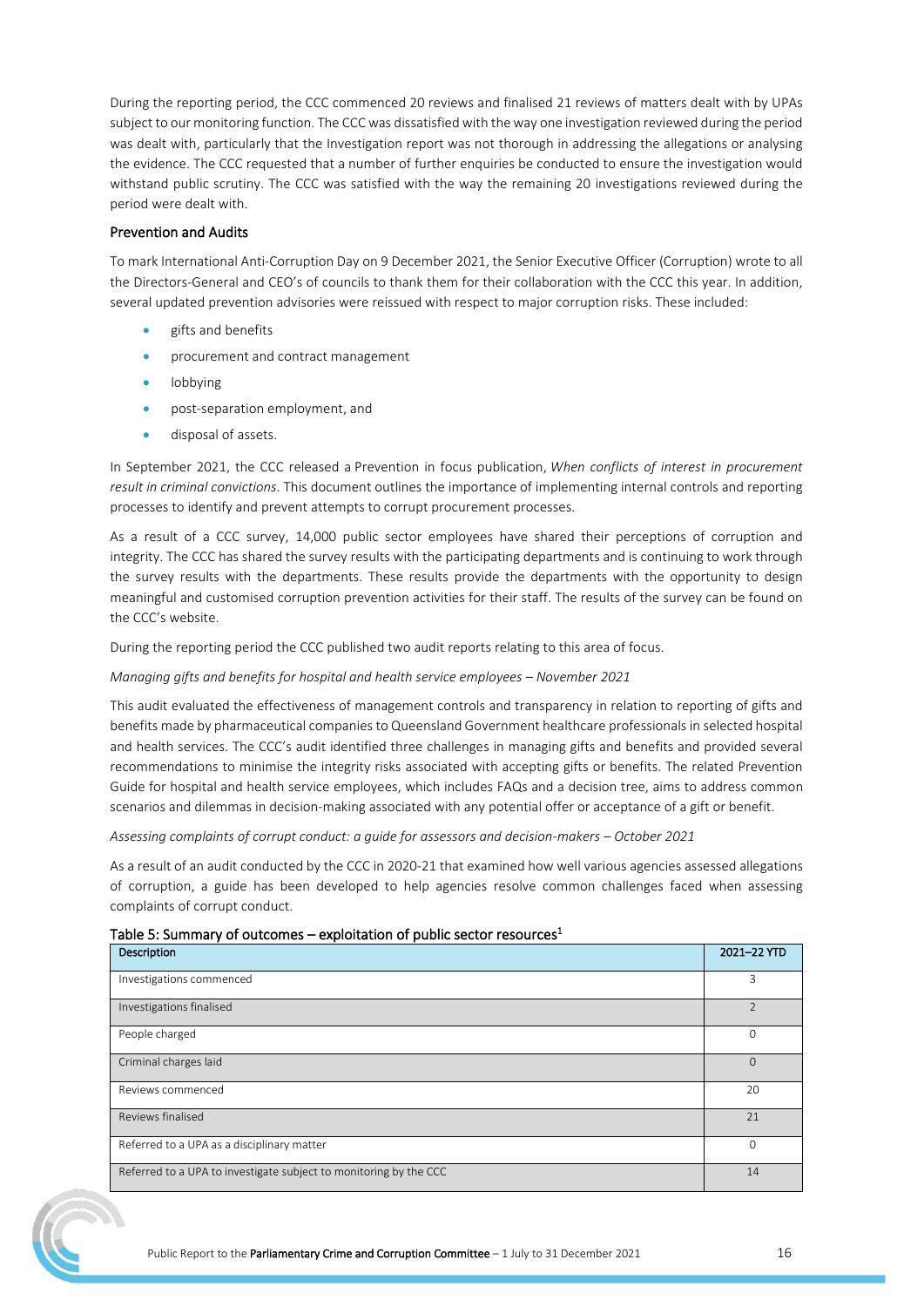<span id="page-16-0"></span>Critical organisational capabilities including digital, analytics and workforce planning

#### Update on the integrated case management system

As previously advised, on 13 October 2021, the CCC terminated the contract with the vendor on the development of the integrated case management system (Nexus). This decision was based on our assessment of the vendor's ability to remediate a critical security vulnerability in their software as well as a number of defects identified by the CCC's Nexus project team that led us to conclude that the vendor's solution would not be fit-for-purpose nor achieve the original scope. These ongoing issues were unlikely to be resolved within a timeframe suitable for the CCC and without further substantial investment.

Throughout the Nexus project, a number of products were developed and have provided tangible benefits to the CCC including:

- documented workflows for our Crime and Corruption work environments.
- a data security model governing access to our operational data as well as data capture sheets which outlines screen layouts and data input rules for future solutions.
- reference data that uses common language to describe data held across the divisions and business systems at the CCC.
- a common data model that will assist the CCC import data from our existing systems into the data warehouse for improved reporting and analysis.

The CCC is currently exploring options for a platform-based, modular solution to allow integration of data between systems without limiting the utility of applications specific to the needs of different functions within the organisation.

#### CCC Futures Workforce Strategy

The CCC Futures Workforce Strategy is a five-year program of work to ensure that:

- our people are doing work that matters enabled by insights, digital technology and innovation.
- our workforce is diverse, engaged and adaptable.
- we foster a great place to work.

Through this program, the CCC developed a strategic workforce planning model to assist in placing the right resources in the right team at the right time. The model will continue to be tested, including in the 2022-23 business planning cycle, to ensure that it is robust and reliable.

In this reporting period the CCC finalised the development of its Leadership Story and has commenced socialising this across the CCC as part of the Leader Performance project. During the upcoming period, this work will see the voluntary trialling of a process of incorporating the Leadership Story into individual leaders' Performance and Development Agreements in order to focus on building capability.

The CCC has developed a new Employee Experience Measurement (EXM) approach to monitor employee engagement and experience throughout stages of the employee lifecycle – recruitment, onboarding, development, engagement and offboarding. The intelligence generated will inform our actions around particular strategies designed to drive improved business outcomes. A roadmap has been developed for the phased delivery of the EXM initiatives:

• stage 1 was launched in June 2021 with a focus on onboarding and off-boarding experiences. There are surveys conducted at two weeks, six months and 12 months to gauge experiences for newer employees. The surveys cover topics such as candidate experience, induction, whether expectations in terms of the role are being met and their training and development opportunities. The exit survey focuses on areas such as

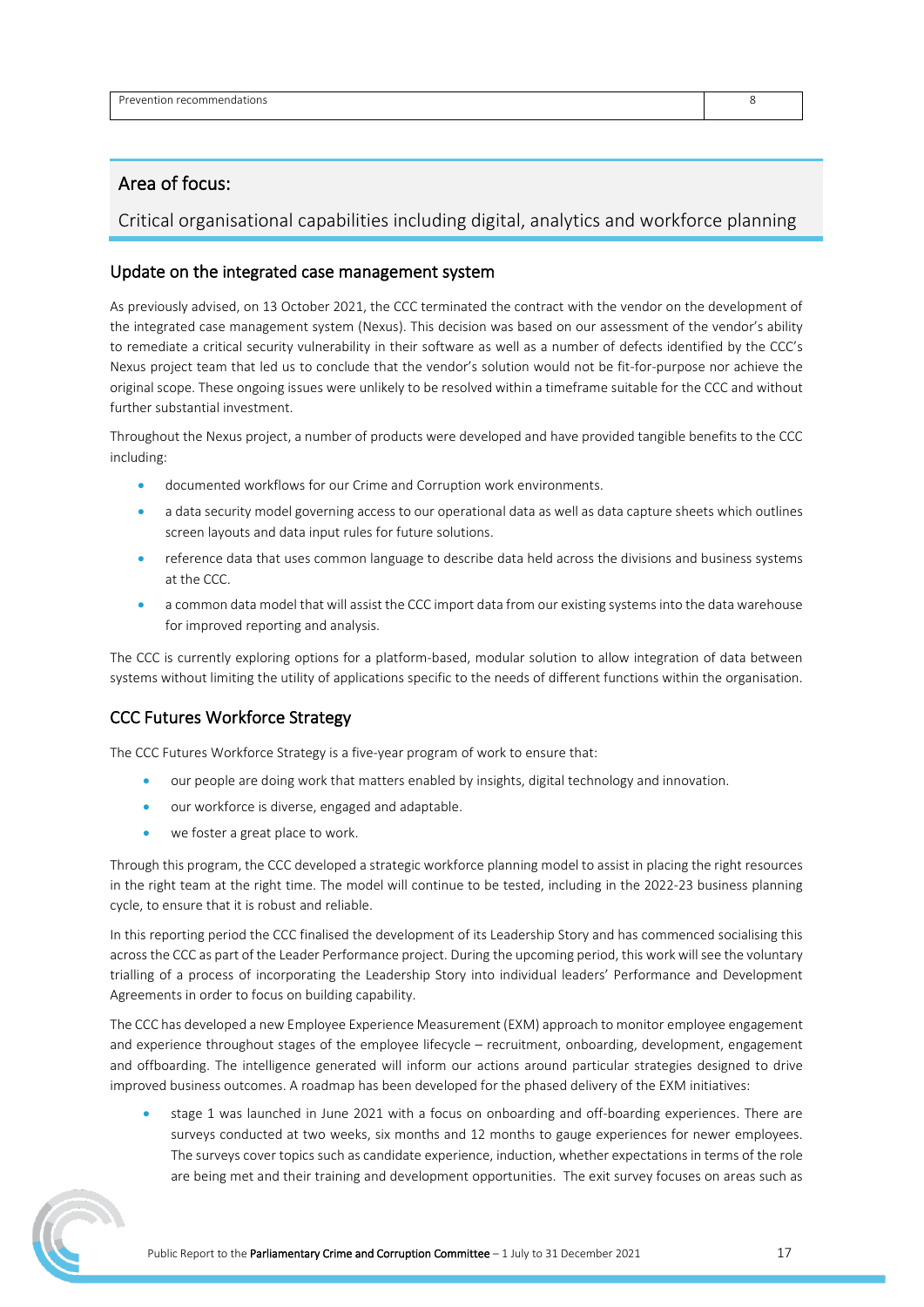reasons for leaving, whether their role leveraged their skills and abilities, relationships with their manager and team, and a net promoter score.

• stage 2 introduced a more structured 'pulse' survey to support the Working for Queensland action plans. This survey was trialled in Corporate Services in July. The survey was designed to track progress from the action plans developed during the post survey workshops. Other pulse surveys conducted have focused on values and culture, Internal customer experience and our wellbeing program.

Moving forward it is anticipated that further pulse surveys relevant to employee experience will be developed and implemented to assist the CCC to monitor and focus on managing employee experience.

#### Working for Queensland Survey Action Plan

The Working for Queensland Survey was conducted in September 2021. The Executive Leadership Team have shared the results with their teams and have developed action plans to address key areas for improvement at both a divisional level and whole of CCC level.

#### Digitising the workplace

The CCC continued to progress its Digital Program which leverages the investments already made by the CCC to progress the agency's digital maturity. The Digital Program objectives are to:

- improve the resilience of the CCC and the connectedness, efficiency and effectiveness of the service delivery model in order to get ahead of the increasingly sophisticated crime and corruption the CCC pursues.
- improve the experiences stakeholders have when acting within the CCC service delivery ecosystem either when working at the CCC or interacting and collaborating with the CCC.

Key milestones achieved and activities progressed by the Digital Program during this reporting period include:

- upgrade of Content Manager (the CCC's electronic documents and records management system) to Version 10.
- continued implementation of cloud and firewall security audit recommendations.
- progression of procurement for new Surface Pro 7 devices to replace all remaining aged computing fleet devices.
- completion of the design and build stages of the Stakeholder Management System (SMS) which was developed to manage the CCC's stakeholder relationships and engagement processes. The application moved into production in December 2021, with rollout across the CCC expected after successful piloting by the Crime Division from February to June 2022.
- optimisation of the digital Governance, Risk, and Compliance (GRC) system including improving the policy approval form, workflow and notifications generated, making it easier for users to review and manage policy instruments.

#### Advancing analytics

Analytics has been identified as a critical capability for the ongoing success of the CCC and a key part of the agency's modernisation. The development of a cloud-based data warehouse in June 2021 represented a key investment which delivered the foundation for an agency wide contemporary business intelligence platform. Following on from this, three separate initiatives are currently underway to leverage these new capabilities and deliver value while ensuring data security. These are:

- the implementation of Microsoft Power BI security governance to enable the sharing and visualisation of information to generate data driven insights through the Insights Operating Model Phase 1 Project.
- assessment of operational data sources for ingestion into the CCC data warehouse to realise operational reporting efficiencies and provide up to date dashboards to internal stakeholders.
- establishment of a Data Catalogue that captures key information on existing information assets thus, enabling the development of analytics and insights products, reduce silos and foster a data driven culture.

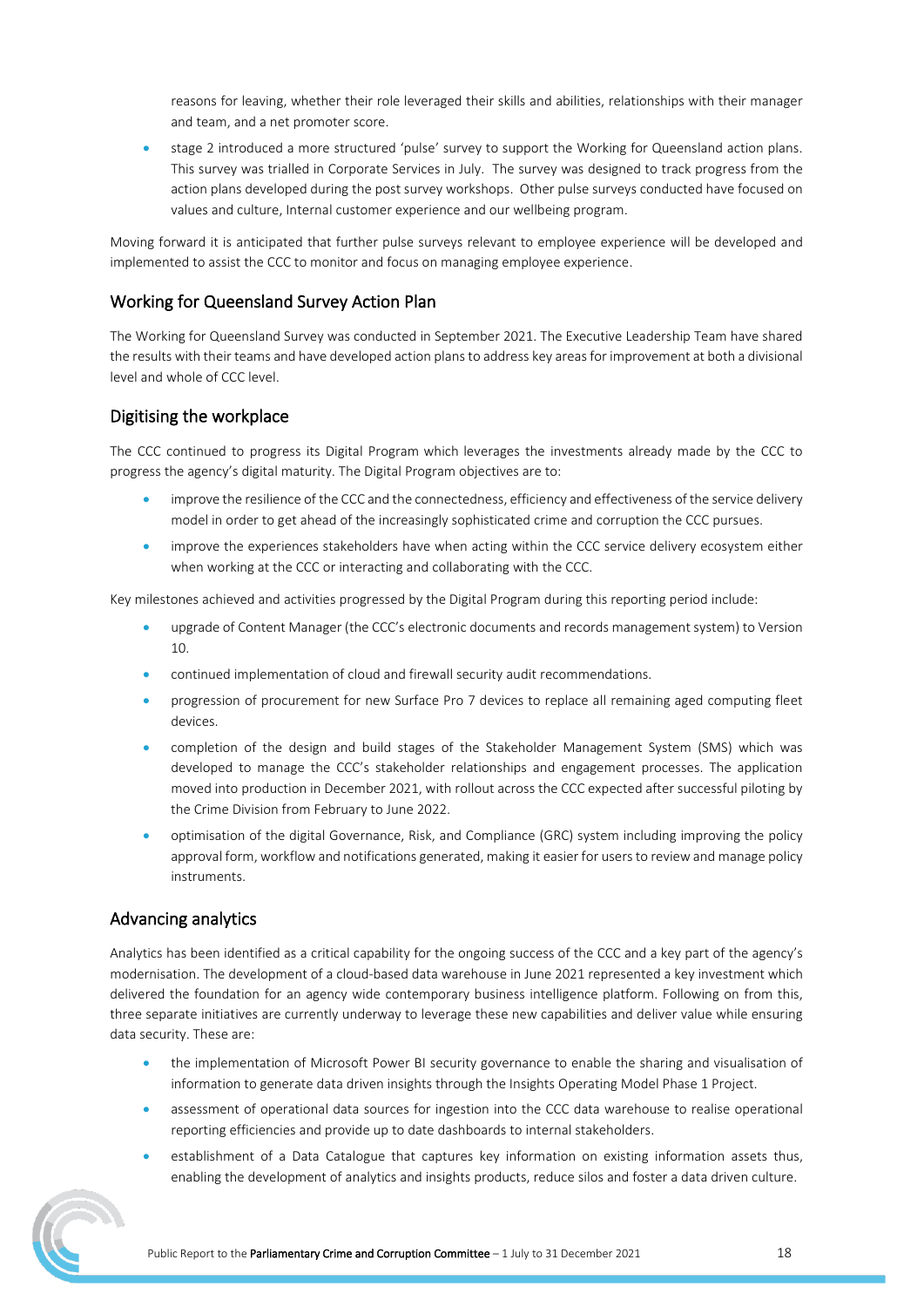Additionally, the CCC continued its enhancement of agency performance by:

• updating and publishing the Corruption Allegations Data Dashboard on the CCC website, with the expanded data set now including allegations data for the period 1 July 2015 to 30 September 2021. The aggregated allegations data provides useful and transparent information about corruption allegations in Queensland for the public and stakeholders for Units of Public Administration (UPA's).

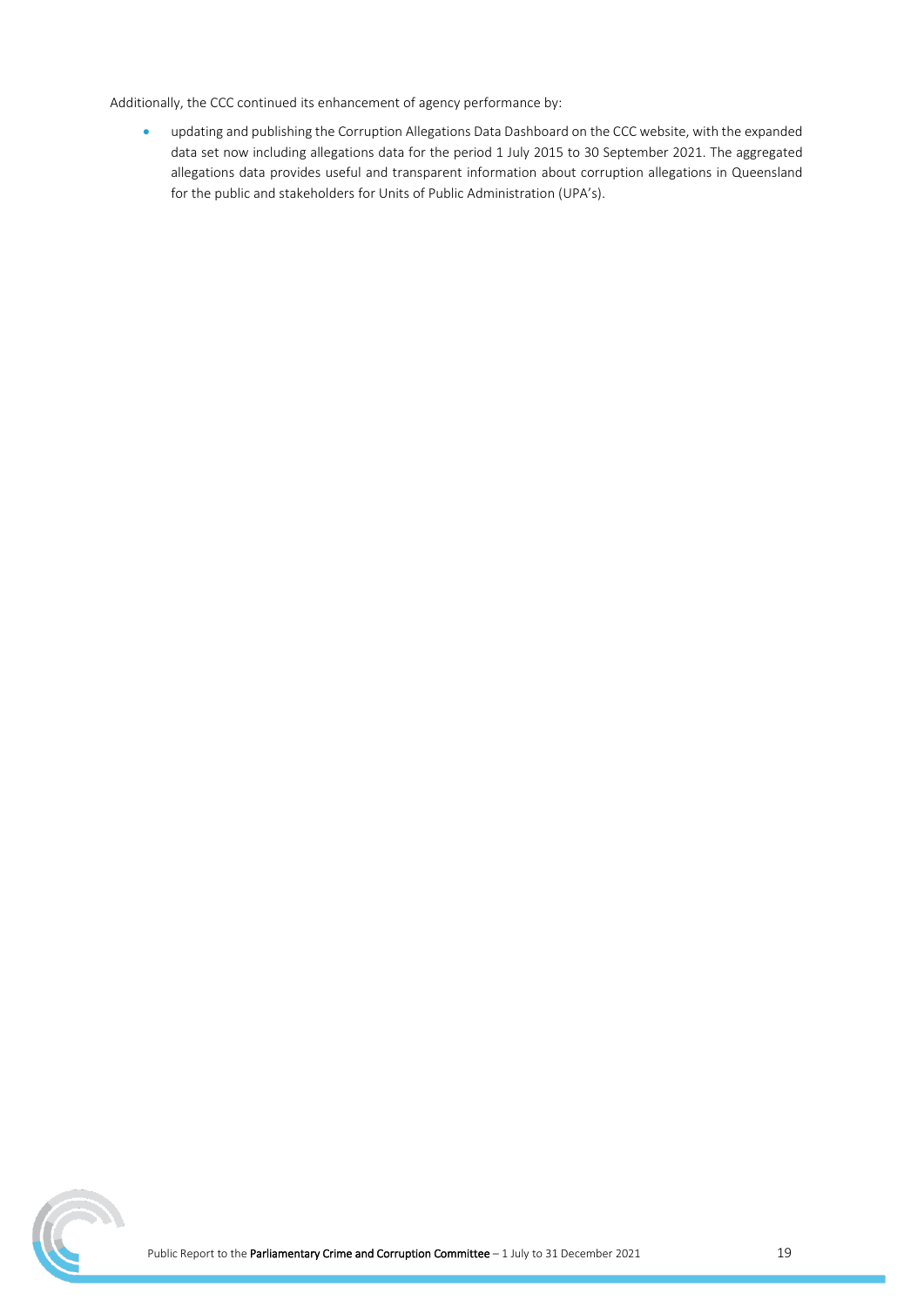# Key statistics 2021–22

<span id="page-19-0"></span> $\_$  , and the set of the set of the set of the set of the set of the set of the set of the set of the set of the set of the set of the set of the set of the set of the set of the set of the set of the set of the set of th

Key statistics for the 2021–22 financial year are detailed in the following pages.<sup>[2](#page-19-1)</sup>

<span id="page-19-1"></span><sup>2</sup> All financial year 2021–22 data is for the period 1 July 2021 to 31 December 2021.

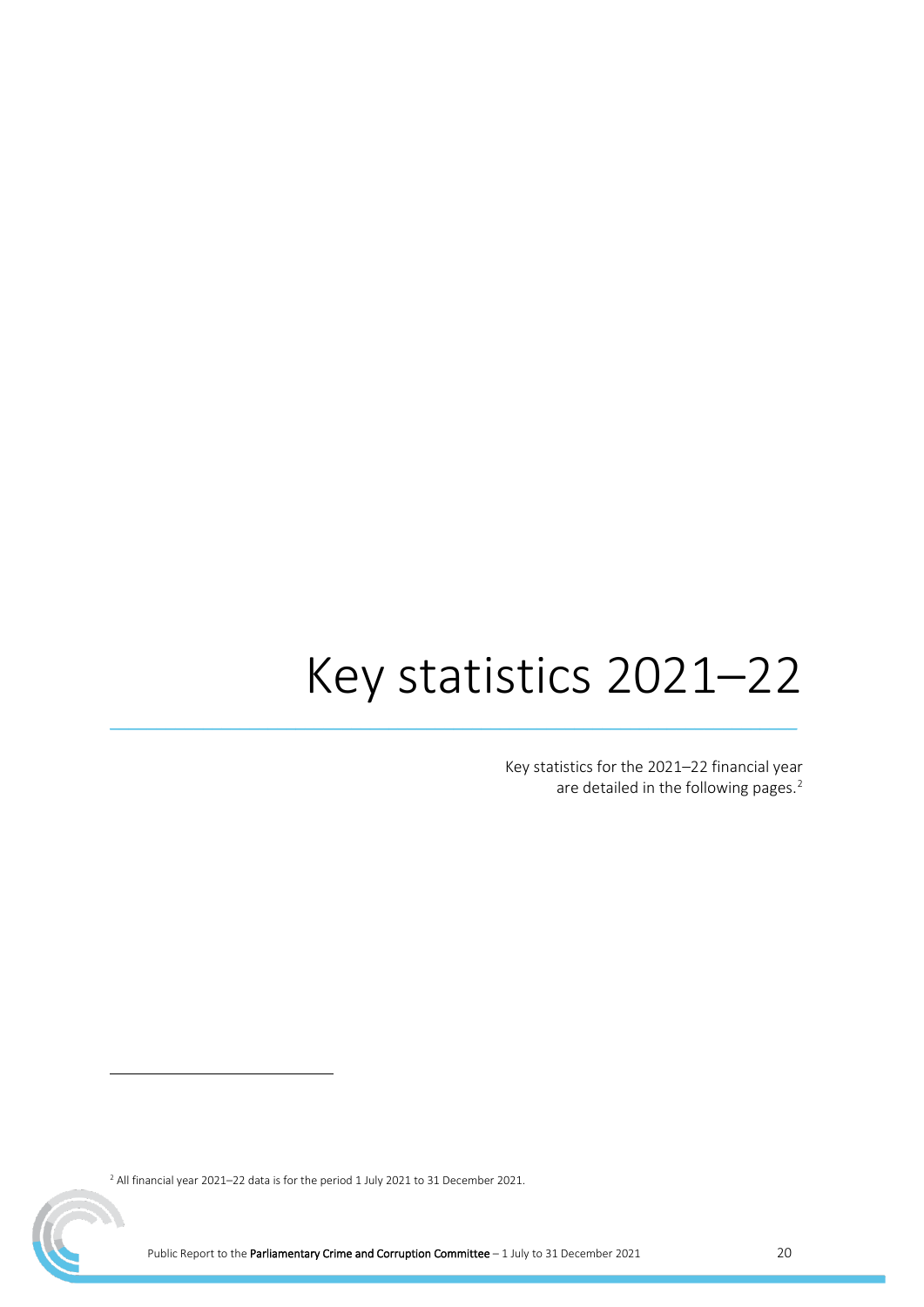#### CCC crime and corruption investigations

#### Table 6: Summary – Crime investigations<sup>1</sup>

| Description                              | <b>Number</b> |
|------------------------------------------|---------------|
| Total number of investigations commenced |               |
| Total number of investigations finalised |               |
| People charged                           |               |
| Charges laid                             |               |
| Law enforcement intelligence disclosures | 102           |

Note:

1. Crime investigations include CCC Crime Investigations, Referred Crime Investigations, CCC Intelligence Operations and Immediate Response Investigations.

#### Table 7: Summary – CCC corruption investigations

| Description                                             | <b>Number</b>    |
|---------------------------------------------------------|------------------|
| Total number of investigations commenced <sup>1</sup>   | 12               |
| Total number of Investigations finalised                | 6 <sup>2</sup>   |
| Percentage of investigations completed within 12 months | 67% <sup>3</sup> |
| People charged <sup>4</sup>                             | 4                |
| Charges laid <sup>5</sup>                               | 43               |
| Recommendations for disciplinary action                 |                  |
| no. of people                                           |                  |
| Prevention recommendations                              | 6                |

Notes:

- 1. An investigation may be counted across multiple areas of focus.
- 2. Includes two finalised investigations that are outside the areas of focus.
- 3. Of the six investigations finalised in the reporting period, two were not finalised within 12 months. These two matters were joint investigations between the CCC and QPS which resulted in longer timeframes, largely outside of the CCC's control due to the QPS being the lead agency. The CCC's involvement comprised of significant financial analysis.
- 4. Includes two persons who are not a member of the QPS or a UPA.
- 5. Includes three charges against persons who are not a member of the QPS or a UPA.

#### Table 8: CCC corruption investigations – QPS

| Description                             | <b>Number</b>            |
|-----------------------------------------|--------------------------|
| Number of investigations commenced      | $\overline{\phantom{a}}$ |
| Number of investigations finalised      | $\overline{0}$           |
| People charged <sup>1</sup>             | $\overline{4}$           |
| Charges laid <sup>2</sup>               | 43                       |
| Recommendations for disciplinary action |                          |
| no. of people                           | и                        |
| Prevention recommendations              | $\Omega$                 |

Notes:

- 1. Includes two persons who are not a member of the QPS or a UPA.
- 2. Includes three charges against persons who are not a member of the QPS or a UPA.

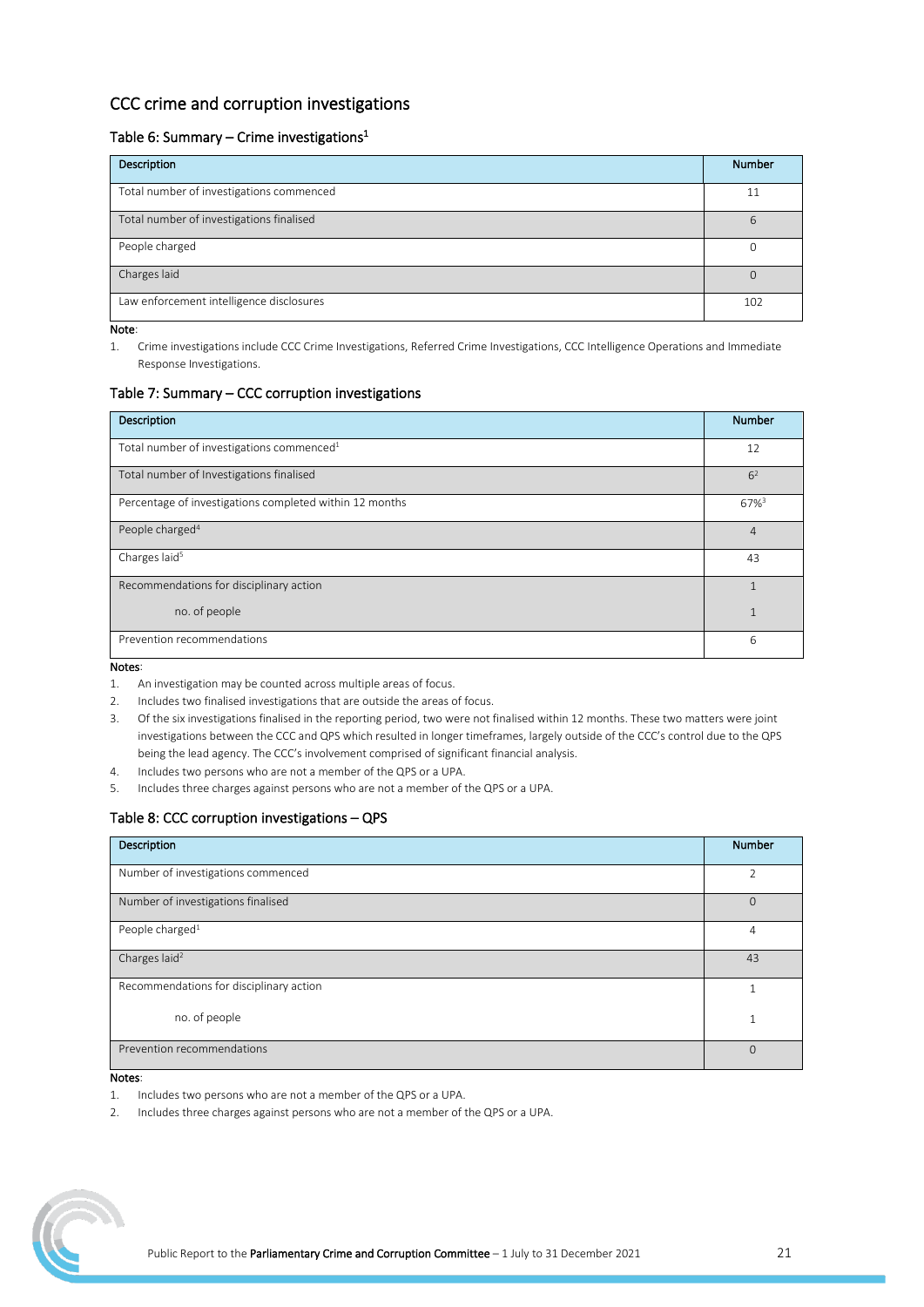#### Table 9: CCC corruption investigations – other units of public administration (excluding QPS)

| Description                             | Number   |
|-----------------------------------------|----------|
| Number of investigations commenced      | 10       |
| Number of investigations finalised      | 6        |
| People charged                          | $\Omega$ |
| Charges laid                            | $\Omega$ |
| Recommendations for disciplinary action | O        |
| no. of people                           | $\Omega$ |
| Prevention recommendations              | 6        |

#### Table 10: Duration of current CCC corruption investigations

| Duration of investigation | <b>Number</b> | % of total<br>matters |
|---------------------------|---------------|-----------------------|
| $< 6$ months              | 12            | 54%                   |
| 6-12 months               |               | 32%                   |
| $>12$ months              | 3             | 14%                   |
| Total                     | 22            | 100%                  |

#### **Complaints**

#### Table 11: Complaints received and assessed

| Description                                                                    | Number/<br>Percentage |
|--------------------------------------------------------------------------------|-----------------------|
| Total complaints received <sup>1</sup>                                         | 1,895                 |
| % increase or decrease when compared to 2020-21                                | $\triangle$ 5%        |
| Percentage of complaints assessed within 30 days (target: 85%)                 | 93%                   |
| Total allegations received                                                     | 4,544                 |
| % increase or decrease when compared to 2020-21                                | $\triangle$ 3%        |
| % allegations relating to the QPS                                              | 58%                   |
| % allegations relating to other units of public administration (excluding QPS) | 42%                   |
| Total complaints assessed                                                      | 1,961                 |

Note:

1. The number of complaints by sector may be higher than total complaints received as one complaint may relate to multiple sectors.

#### Table 12: Complaints received  $-$  QPS<sup>1</sup>

| Description                                     | Number/<br>Percentage |
|-------------------------------------------------|-----------------------|
| Complaints received                             | 949                   |
| % increase or decrease when compared to 2020-21 | $\triangle$ 28%       |
| Allegations received                            | 2,638                 |
| % increase or decrease when compared to 2020-21 | ▲ 43%                 |

Note:

1. Complaints by Indigenous people comprised 2% of the total complaints made against QPS officers (sworn officers and civilian staff), which is down by 2% when compared to 2020–21.

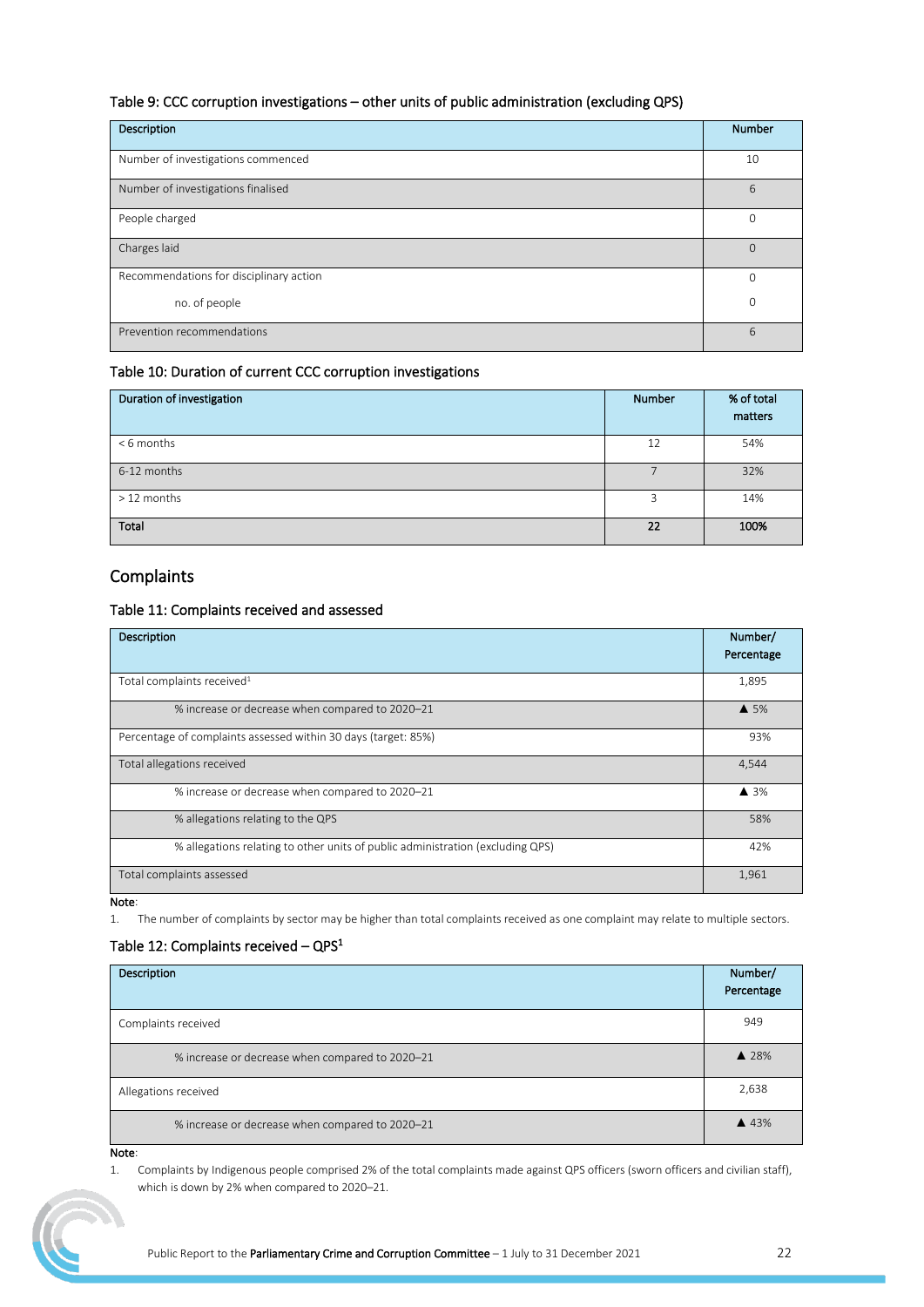#### Table 13: Complaints received – other units of public administration (excluding QPS)

| Description                                                         | Number/<br>Percentage    |
|---------------------------------------------------------------------|--------------------------|
| Complaints received for public sector $1$                           | 814                      |
| (including government owned corporations and Members of Parliament) |                          |
| % increase or decrease when compared to 2020-21                     | $\blacktriangledown$ 11% |
| Allegations received for public sector                              | 1,540                    |
| (including government owned corporations and Members of Parliament) |                          |
| % increase or decrease when compared to 2020-21                     | $\blacktriangledown$ 27% |
| Complaints received for local government sector $1$                 | 190                      |
| % increase or decrease when compared to 2020-21                     | $\triangle$ 2%           |
| Allegations received for local government sector                    | 366                      |
| % increase or decrease when compared to 2020-21                     | $\blacktriangledown$ 17% |

Note:

1. The number of complaints by sector may be higher than total complaints received as one complaint may relate to multiple sectors.





Note:

1. CCC corruption complaints data is recorded on a live database. Consequently, historical data may not be consistent across different reporting periods.

| <b>Description</b>                                                             | <b>Number</b> |
|--------------------------------------------------------------------------------|---------------|
| Retained for CCC investigation                                                 | 11            |
| Referred to the appropriate agency, subject to the CCC's monitoring role       | 134           |
| Referred to the appropriate agency, with no further advice required by the CCC | 1,394         |
| Requiring no further action                                                    | 422           |
| Total complaints assessed                                                      | 1,961         |



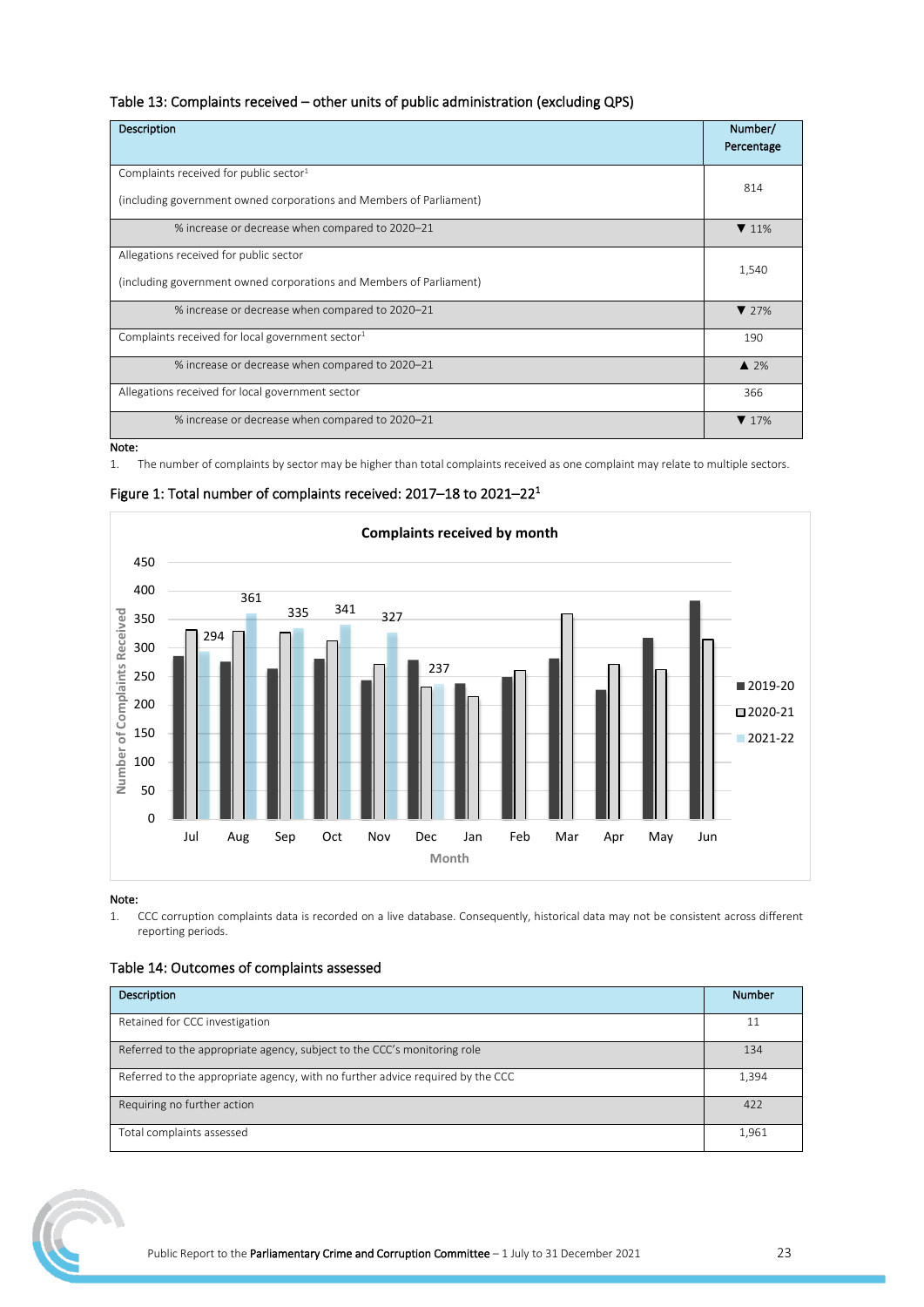#### Monitoring allegations of corruption referred to other agencies

#### Table 15: Reviews of referred matters

| Description                                            | Number/<br>Percentage |
|--------------------------------------------------------|-----------------------|
| Median days <sup>1</sup> to complete a review          | 8                     |
| % improvement when compared to the same period 2020-21 | 0%                    |
| Final reviews                                          | 125                   |
| QPS reviews                                            | 45                    |
| Public sector reviews (including local Government)     | 80                    |
| Interim reviews                                        | 239                   |
| QPS reviews                                            | 67                    |
| Public sector reviews (including local Government)     | 172                   |
| Reviewable decisions <sup>2</sup>                      | 28                    |

#### Notes:

1. Median days calculated using a 7-day week.

2. A reviewable decision is a decision made by a prescribed police officer in an internal disciplinary process against a prescribed person (that is, another police officer who is generally referred to as the subject officer) concerning an allegation of police officer misconduct. The term reviewable decision is defined in section 219BA of the *Crime and Corruption Act 2001*.

#### Oversight of police-related deaths and significant events

The CCC is informed of all police-related deaths and significant events involving police. The CCC may elect to attend an incident where a police officer has discharged a firearm, regardless of whether there have been injuries or deaths. The significant events included self-harm, injuries caused in custody (including a police dog bite), injuries sustained in traffic incidents including pursuits, police shootings and a TASER deployment.

#### Table 16: Summary of police-related deaths and significant events

| Description                             | Number |
|-----------------------------------------|--------|
| Police-related deaths                   |        |
| Notifications of significant events QPS |        |

#### Proceeds of Crime

#### Table 17: Proceeds of crime outcomes

| Description                          | Number | Value     |
|--------------------------------------|--------|-----------|
| Restraining orders obtained          | 13     | \$7.743 M |
| Forfeitures of property to the state | 20     | \$3.808 M |
| Settlement negotiations <sup>1</sup> |        | \$2.001 M |

Note:

1. 'Settlement negotiations' means matters currently under settlement negotiation.

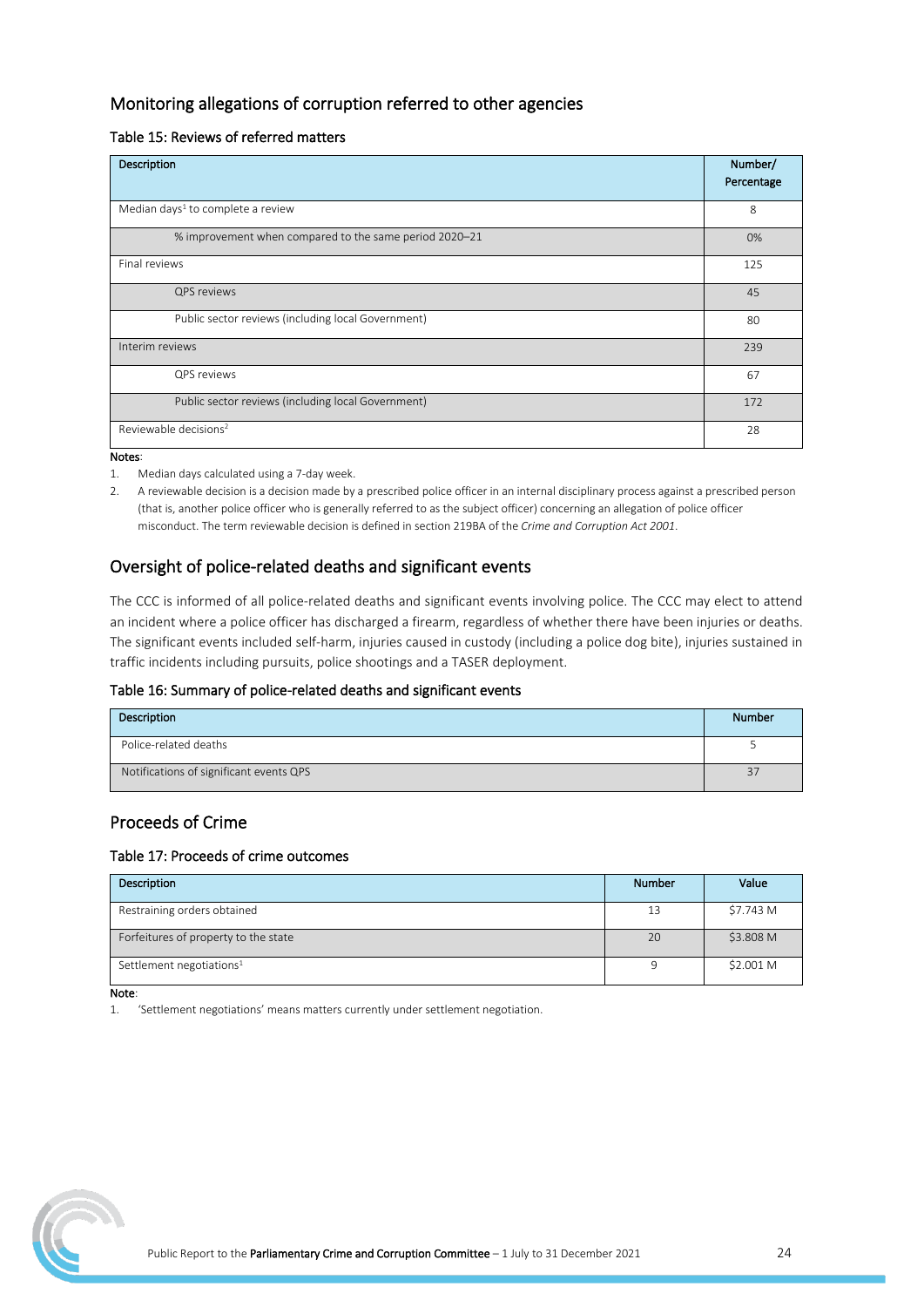

Figure 2: Value of criminal proceeds restrained: 2017–18 to 2021-22

Figure 3: Value of criminal proceeds forfeited: 2017–18 to 2021-22



#### Table 18: Matters in progress (YTD as of 31 December 2021)

| Description                                              | <b>Number</b> | Value      |
|----------------------------------------------------------|---------------|------------|
| Civil confiscation matters involving restrained property | -53           | \$50,066 M |
| Matters pending restraint                                | 29            | \$17.712 M |

#### Table 19: Total restraints and forfeitures (since 2002)

| Description | Value   |
|-------------|---------|
| Restraints  | \$311 M |
| Forfeitures | \$135 M |

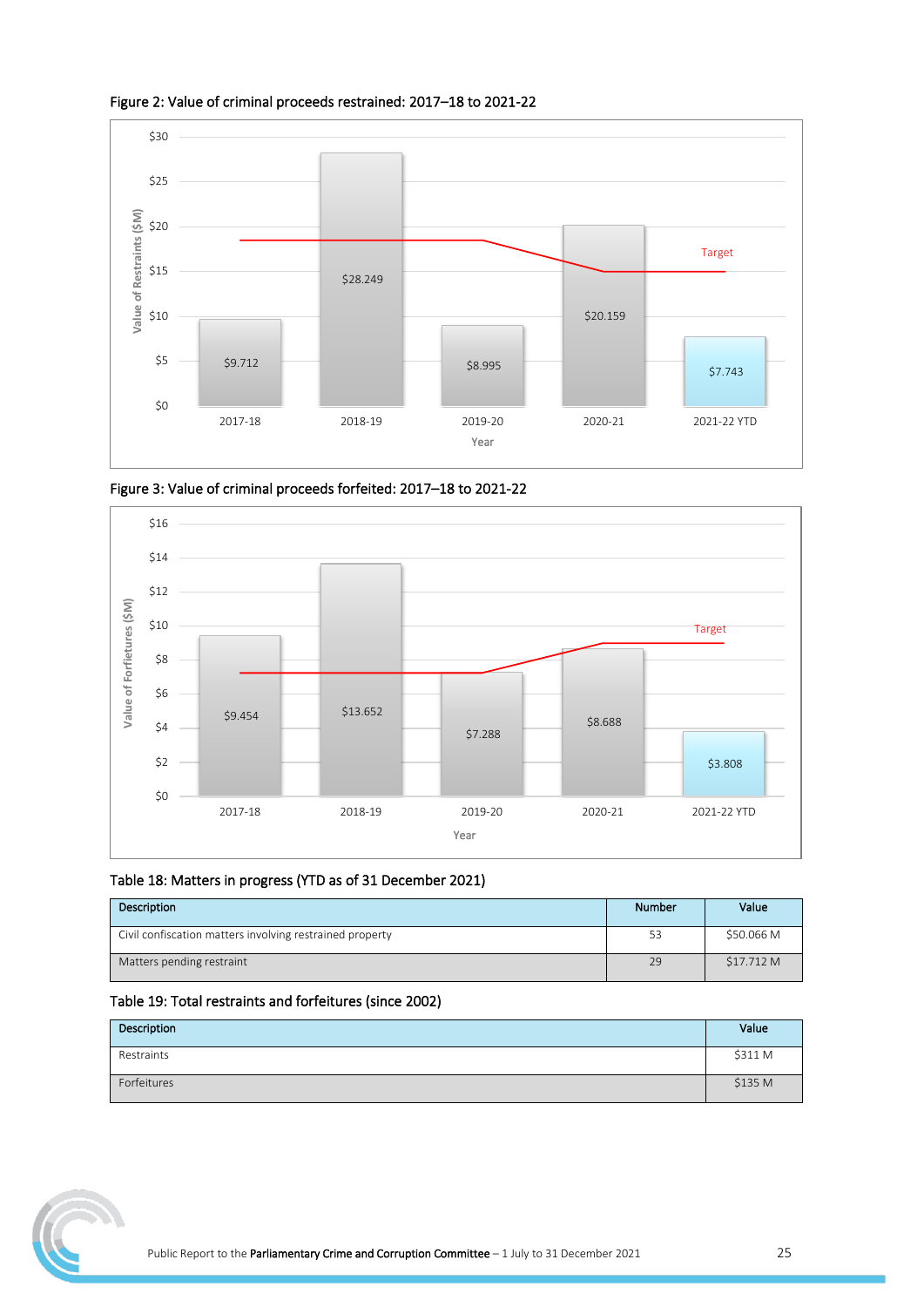#### **Hearings**

#### Table 20: CCC hearings overview

| Description               | Crime investigation hearings | Crime intelligence hearings | Corruption investigation<br>hearings |
|---------------------------|------------------------------|-----------------------------|--------------------------------------|
| Hearing days              | 87                           |                             | b                                    |
| Witnesses attending       | 78                           |                             |                                      |
| Attendance notices served | 112                          |                             |                                      |

#### Legal services

#### Table 21: Queensland and Civil and Administrative Tribunal (QCAT) proceedings

| Description                                                                            | <b>Number</b> |
|----------------------------------------------------------------------------------------|---------------|
| Review applications filed <sup>1</sup>                                                 |               |
| Police disciplinary applications before QCAT (reviews and corrupt conduct proceedings) | 18            |
| Police disciplinary matters finalised                                                  | 4             |
| Ongoing corrupt conduct proceedings                                                    |               |
| Ongoing disciplinary review matters                                                    | 13            |
| Appeals before the Appellate Tribunal                                                  |               |

Note:

1. 'Review applications filed' includes applications brought by CCC, applications to join reviews brought by QPS officers and QCATA applications commenced during reportable period.

#### Table 22: Other legal proceedings

| Description                                    | <b>Number</b>            |
|------------------------------------------------|--------------------------|
| Judicial reviews                               | Β                        |
| Section 195 appeals (Supreme Court)            |                          |
| Contempt Applications (Supreme Court)          | 8                        |
| Supreme Court proceeding (other than Contempt) |                          |
| Court of Appeal Matters                        | 4                        |
| <b>High Court Matters</b>                      | $\Omega$                 |
| Other Court Matters <sup>1</sup>               | $\overline{\mathcal{L}}$ |

Note:

1. Includes matters in which the CCC was involved in litigation over subpoenas/summonses (in District and Magistrates Courts). Where subpoenas were dealt with without attendant litigation, they have not been included in the calculations.

#### Police Service Reviews

Commissioners for Police Service Reviews (Review Commissioners) review grievances that police officers may have about promotions, transfers or disciplinary action. To ensure the transparency and independence of the review process, Queensland Police Union of Employees representatives have a standing invitation to attend promotion, transfer and disciplinary review hearings as observers.

When a review matter progresses to a hearing, the Review Commissioner is empowered to consider the material presented and prepare written recommendations for the attention of the Commissioner of Police (Commissioner), who makes the final decision. If a recommendation is not accepted, the Commissioner must provide the Review Commissioner with a statement of reasons for non-acceptance.

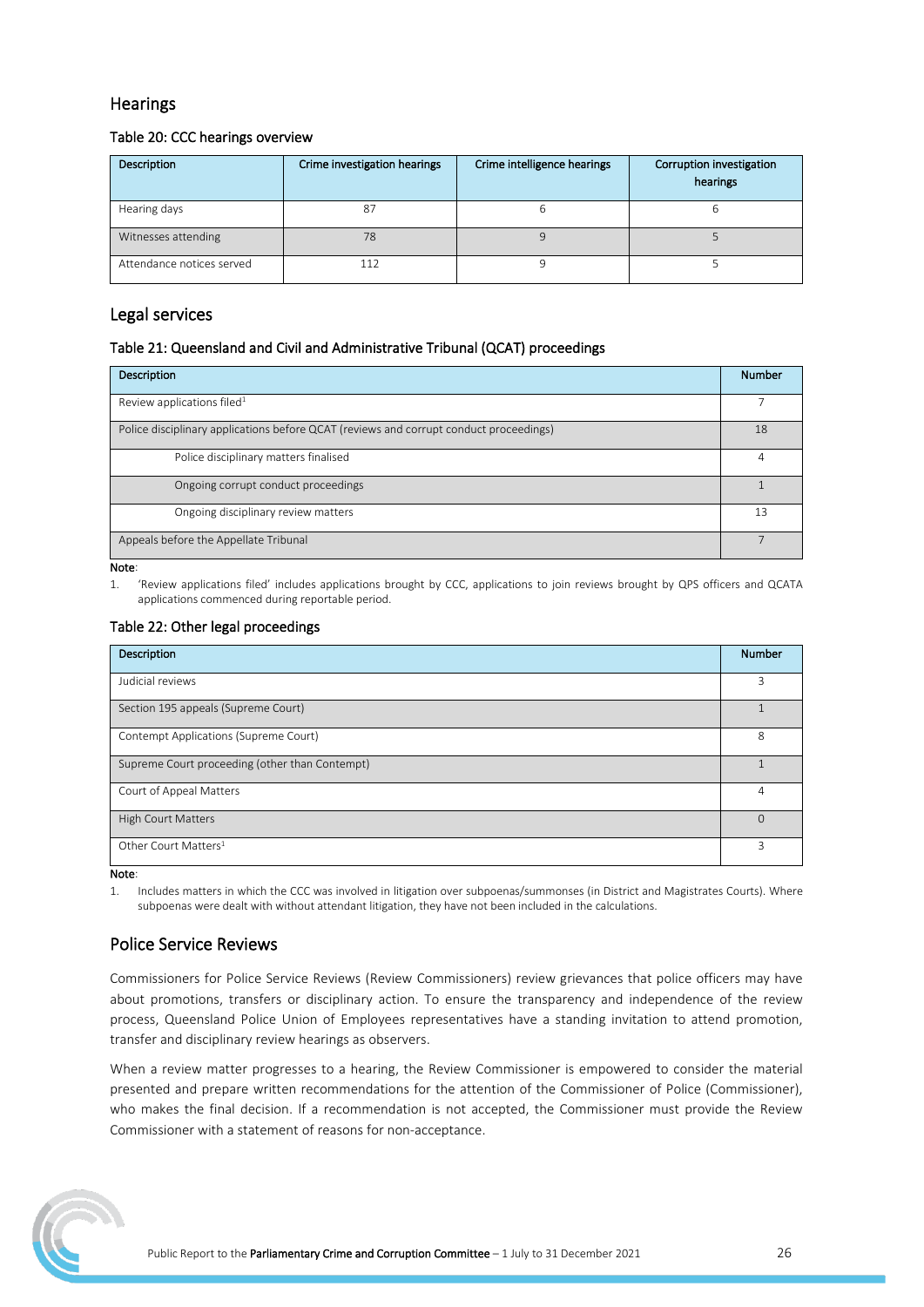The CCC provides secretariat support to Review Commissioners. The secretary coordinates review applications and schedules hearings with Review Commissioners and relevant parties. Review Commissioners, and the review process, are independent of the CCC.

#### Table 23: Police Service Review – Outcome of matters

| <b>Police Service Review matters</b>                                          | Promotion    | <b>Transfer</b> | <b>Discipline</b> |
|-------------------------------------------------------------------------------|--------------|-----------------|-------------------|
| Matters lodged in 2021-22                                                     | 6            | 1 <sup>1</sup>  | 17                |
| Matters carried forward from 2020-21                                          | 18           | 1 <sup>2</sup>  | $\Omega$          |
| Matters heard                                                                 | 13           |                 |                   |
| Matters progressing to hearing                                                |              | $\Omega$        | $\overline{ }$    |
| Matters pending (e.g. awaiting papers or court outcomes)                      |              | $\Omega$        | 12                |
| Matters withdrawn or lapsed, or not within jurisdiction (prior to<br>hearing) | $\mathsf{Q}$ | $\Omega$        |                   |

Notes:

1. Of the matters received during the reporting period, 1 matter was a Management Initiated Transfer

2. Of the Transfer matters received in 2020-21, 1 matter was a Lateral Transfer (received in 2020 and ruled No Jurisdiction during the reporting period)

#### Workforce composition

#### Table 24: Full-time equivalents (FTE) (YTD as of 31 December 2021)

| <b>Count of actual FTE</b>               | <b>Employment type</b> |           |        |              |
|------------------------------------------|------------------------|-----------|--------|--------------|
|                                          | Permanent              | Temporary | Casual | <b>Total</b> |
| Office of the Commission                 | 7.90                   |           |        | 7.90         |
| Corporate Services Division              | 64.82                  | 7.80      |        | 72.62        |
| Strategy, Innovation & Insights Division | 9.30                   | 1.90      |        | 11.20        |
| <b>Operations Support Division</b>       | 69.50                  | 0.50      | 1.33   | 71.33        |
| Crime Division                           | 55.10                  | 3.90      | 2.05   | 61.05        |
| <b>Corruption Division</b>               | 77.80                  | 9.60      | 0.78   | 88.18        |
| Total sum of staff FTF <sup>1,2</sup>    | 284.42                 | 23.70     | 4.16   | 312.28       |

Notes:

1. Reported data is Paid FTE data derived from the payroll period ending 15 January 2022 (which is inclusive of payroll transactions processed prior to 31 December 2021) and includes staff who are on paid long-term leave (e.g. parental leave, ill health leave).

2. Reported data includes commission officers on secondment to the CCC but continuing to be funded by their home agency (eg: QPS).

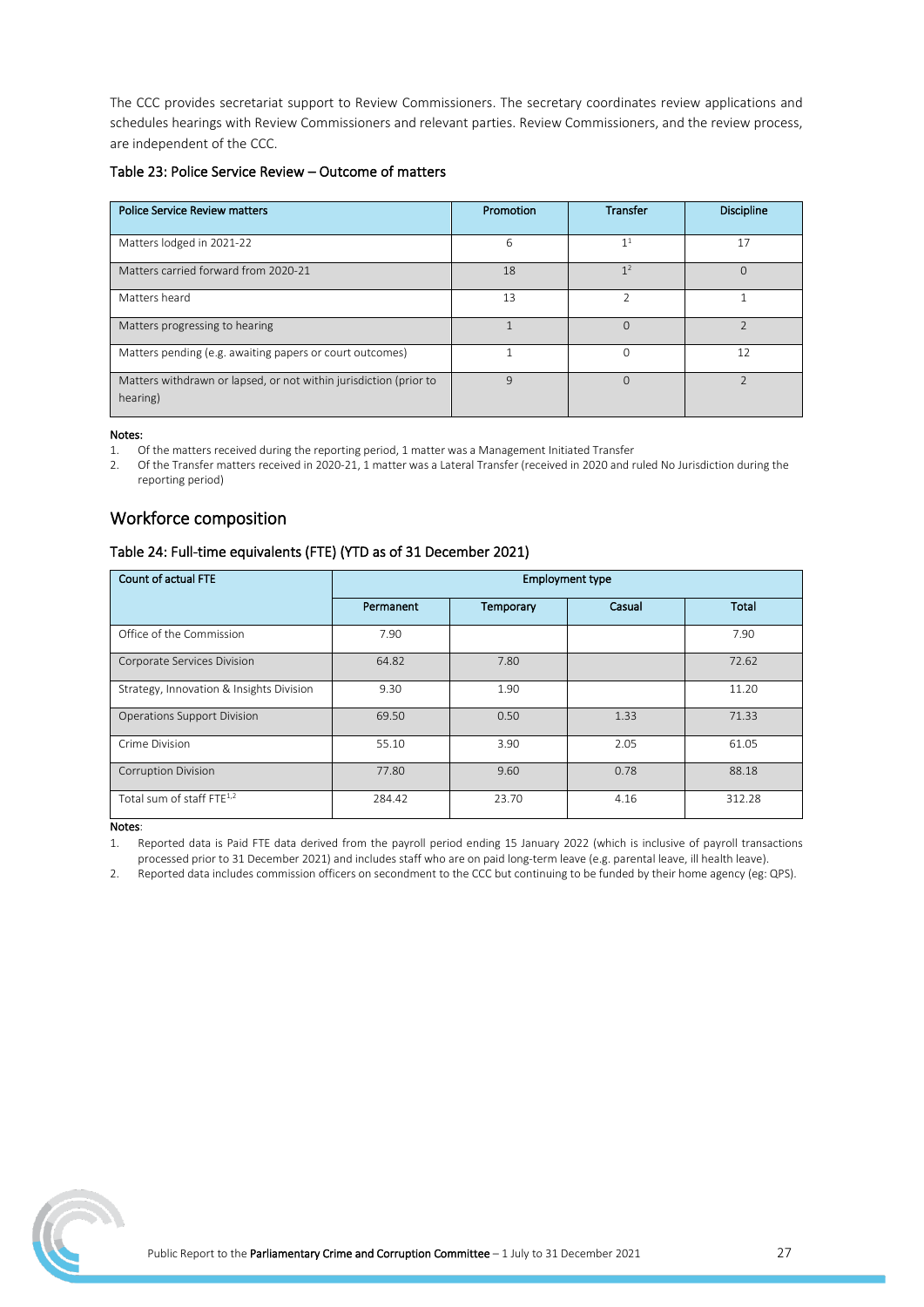## <span id="page-27-0"></span>Appendix A Liaison meetings of the Chairperson

- On 28 July 2021, Mr Alan MacSporran QC presented at the Financial Crime Virtual Summit on Identifying fraudulent transactions through surveillance and mitigating risk through robust governance.
- On 29 July 2021, Mr Alan MacSporran QC presented at the 11th Annual National Public Sector Fraud and Corruption Congress on Creating a healthy organisational culture to prevent fraud and corruption.
- On 29 July 2021, Mr Alan MacSporran QC had a phone discussion with DPP Carl Heaton to discuss matters of mutual interest.
- On 12 August 2021, Mr Alan MacSporran QC attended the Estimates Hearing at Parliament House
- On 17, 18 August 2021, Mr Alan MacSporran QC attended the PCCC Inquiry as a witness into the Crime and Corruption Commission's investigation of former Councillors of Logan City Council and related matters.
- On 23 August 2021, Mr Alan MacSporran QC participated in webinar for the AMA Queensland Drug Law Reform Roundtable.
- On 26 August 2021, Mr Alan MacSporran QC attended the Queensland Magistrates Seminar where he gave a virtual presentation on "Magistrate responsibilities under the Crime and Corruption Act 2001".
- On 3, 6, 7 September 2021, Mr Alan MacSporran QC attended the PCCC Inquiry as a witness into the Crime and Corruption Commission's investigation of former Councillors of Logan City Council and related matters.
- On 29 September 2021, Mr Alan MacSporran QC attended the National Police Remembrance Day Memorial Service.
- On 29 September 2021, Mr Alan MacSporran QC had a meeting with The Hon. Margaret McMurdo, Chair, Women's Safety and Justice Taskforce to discuss matters of mutual interests.
- On 12 October 2021, Mr Alan MacSporran QC together with Nikola Stepanov, Queensland Integrity Commissioner, provided a joint presentation to new Hospital and Health Board members on "Integrity in public office".
- On 21 October 2021, Mr Alan MacSporran QC attended the PCCC Public Hearing for its inquiry into Crime and Corruption Commission's investigation of former councillors of Logan City Council; and related matters.
- On 3 November 2021 Mr Alan MacSporran QC chaired the Crime Reference Committee meeting.
- On 3 November 2021, Mr Alan MacSporran QC met with Ms Cheryl Vardon, Chief Executive and Principal Commissioner of the Queensland Family and Child Commission to discuss matters of mutual interest.
- On 10 November 2021, Mr Alan MacSporran QC met with Mr Stephen Lambrides to discuss matters of mutual interest.
- On 11 November 2021, Mr Alan MacSporran QC attended the Controlled Operations Committee meeting.
- On 12 November 2021, Mr Alan MacSporran QC met with Mr Forbes Smith to discuss matters of mutual interest.
- On 18 November 2021, Mr Alan MacSporran QC met with Detective Superintendent Cameron Harsley, Queensland Police Service, to discuss matters of mutual interest.
- On 19 November 2021, Mr Alan MacSporran QC met with Mr Peter Dunning QC and Mr Matthew Wilkinson to discuss matters of mutual interest.
- On 23 November 2021, Mr Alan MacSporran QC presented at the Corruption Prevention Network Queensland Annual General Meeting and provided an update on the CCC's corruption prevention function.
- On 24 November 2021, Mr Alan MacSporran QC presented at the (virtual) Crime and Corruption Commission Corruption Prevention Forum by way of introduction to the forum.
- On 1 December 2021, Mr Alan MacSporran QC chaired the Integrity Committee meeting.
- On 6 December 2021, Mr Alan MacSporran QC met with Mr Peter Dunning QC, and Ms Jennifer Crowther and Mr Justin Gorry (both of the CCC) to discuss matters of mutual interest.
- On 14 December 2021, Mr Alan MacSporran QC met with Mr Peter Dunning QC, and Ms Jennifer Crowther and Mr Justin Gorry (both of CCC) to discuss matters of mutual interest.
- On 21 December 2021, Mr Alan MacSporran QC chaired the Crime Reference Committee meeting.
- On 22 December 2021, Mr Alan MacSporran QC met with Mr Forbes Smith to discuss matters of mutual interest.

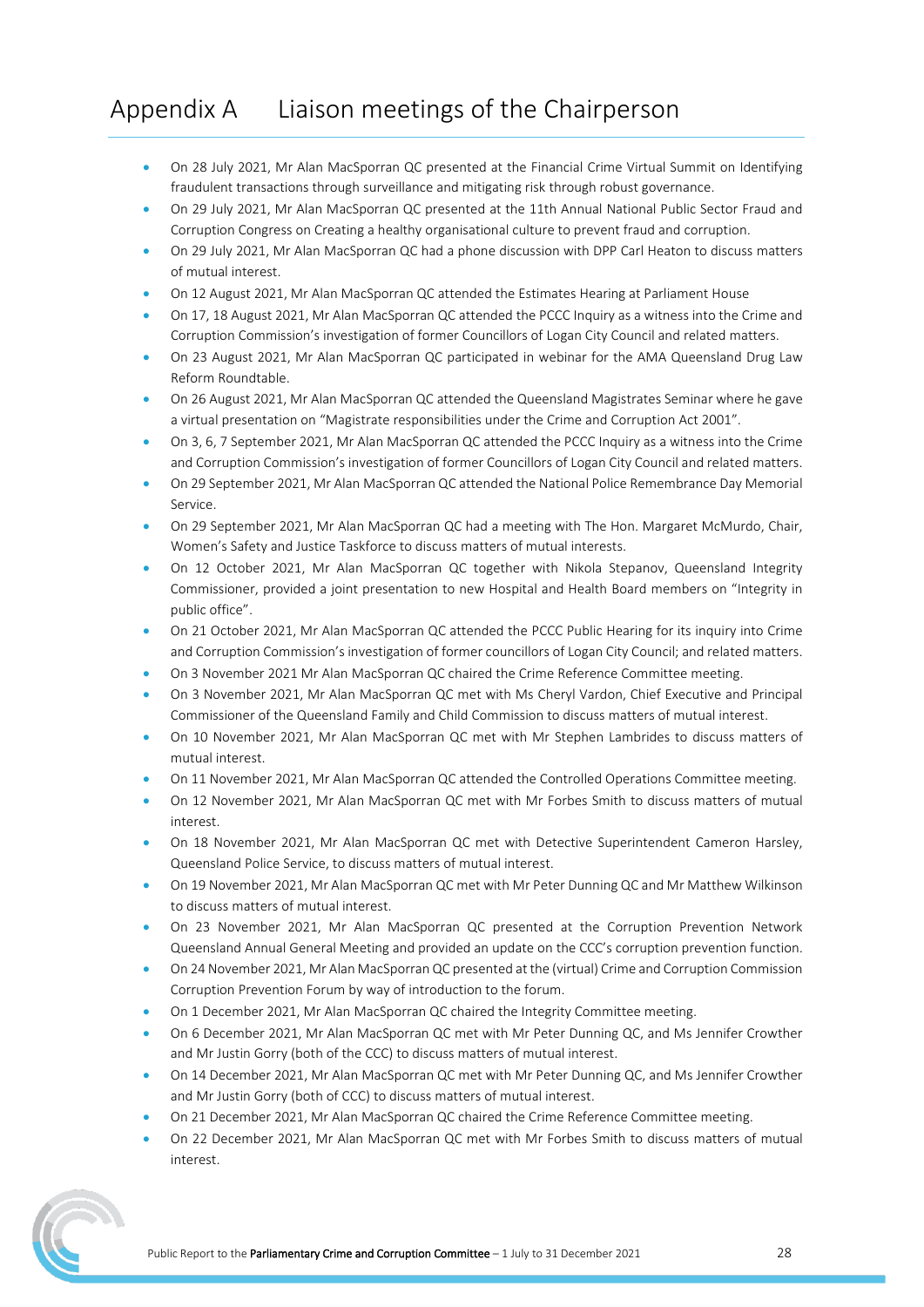## <span id="page-28-0"></span>Appendix B Media

| Media releases       |                                                                                                                                                                                                                                                                                                                                   |  |
|----------------------|-----------------------------------------------------------------------------------------------------------------------------------------------------------------------------------------------------------------------------------------------------------------------------------------------------------------------------------|--|
| 15 July 2021         | Integrity summit voices public concerns about lobbying and the public sector<br>Representatives from 20 integrity agencies across Australia put lobbying practices and their<br>influence on the public sector under the microscope at the inaugural Integrity Summit held<br>in Brisbane on 25 March 2021.                       |  |
| 21 July 2021         | Police officer charged with fraud and falsification of records<br>The CCC served a Notice to Appear in court on a 39-year-old Detective Senior Constable for<br>one count of Fraud and one count of Fraudulent falsification of records contrary to sections<br>408C and 430 of the Queensland Criminal Code.                     |  |
| 30 July 2021         | Police officer charged with more than 30 criminal offences<br>A 25-year-old Queensland Police Service (QPS) Constable was charged with 38 criminal<br>offences following a cooperative investigation between the Crime and Corruption<br>Commission (CCC) and the QPS Ethical Standards Command.                                  |  |
| 14 September<br>2021 | CCC updates Corruption Allegations Data Dashboard<br>The Crime and Corruption Commission (CCC) updated its Corruption Allegations Data<br>Dashboard (CADD) to include data up to 30 June 2021. The expanded data set means<br>allegations data for the period 1 July 2015 to 30 June 2021 is now available on the CCC<br>website. |  |
| 30 September<br>2021 | CCC's 2020-21 Annual Report tabled in Parliament<br>The Crime and Corruption Commission's (CCC) 2020-21 Annual Report was tabled in State<br>Parliament by the Attorney-General.                                                                                                                                                  |  |
| 28 October 2021      | Public servants share their views on corruption with CCC<br>More than 14,000 public sector employees have shared their perceptions of corruption and<br>integrity with the CCC.                                                                                                                                                   |  |
| 2 December 2021      | CCC statement following PCCC Inquiry<br>The Crime and Corruption Commission (CCC) acknowledges the Parliamentary Crime and<br>Corruption Committee's (PCCC) report from its Inquiry into the CCC's investigation of former<br>councillors of Logan City Council and related matters has been tabled in State Parliament.          |  |
|                      | Media interviews                                                                                                                                                                                                                                                                                                                  |  |
| Nil                  | There were no media interviews conducted during the reporting period.                                                                                                                                                                                                                                                             |  |
|                      | Media conferences                                                                                                                                                                                                                                                                                                                 |  |
| Nil                  | There were no media conferences conducted during the reporting period.                                                                                                                                                                                                                                                            |  |
|                      | CCC social media                                                                                                                                                                                                                                                                                                                  |  |
| 31 December          | As of 31 December 2021, the CCC had 1,443 Twitter followers, 1957 Facebook followers and                                                                                                                                                                                                                                          |  |



2021

1786 Facebook page likes and 67 YouTube subscribers.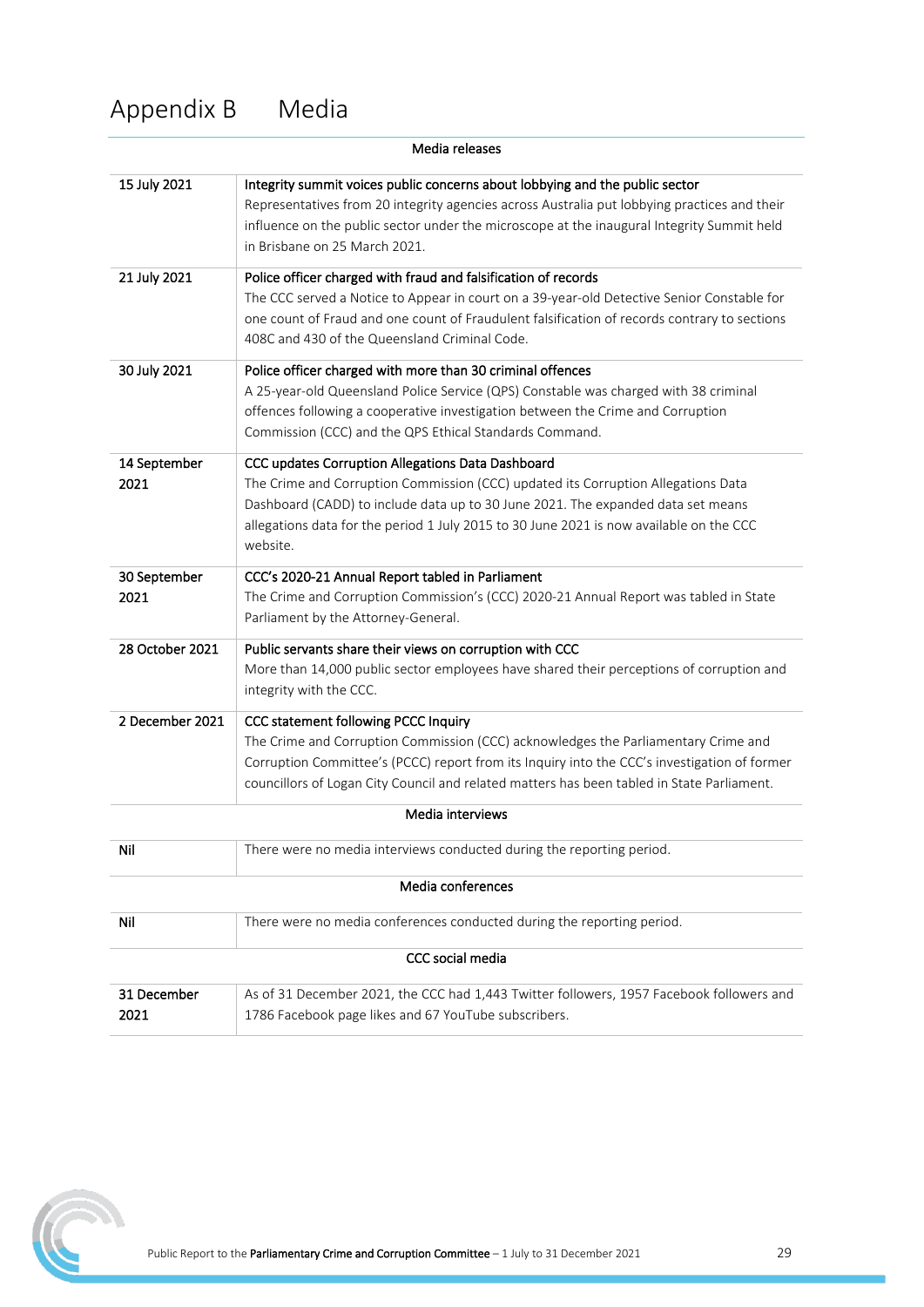## <span id="page-29-0"></span>Appendix C External presentations

| Date             | Presenter and title                                                                                            | Audience                                                                                            | <b>Topic</b>                                                                                                                                                                                     |  |
|------------------|----------------------------------------------------------------------------------------------------------------|-----------------------------------------------------------------------------------------------------|--------------------------------------------------------------------------------------------------------------------------------------------------------------------------------------------------|--|
| <b>July 2021</b> |                                                                                                                |                                                                                                     |                                                                                                                                                                                                  |  |
|                  |                                                                                                                |                                                                                                     |                                                                                                                                                                                                  |  |
| 13 Jul 2021      | Mr Michael Langlois,<br>Detective Senior<br>Sergeant, Officer in<br>Charge - Witness<br><b>Protection Unit</b> | Detective Training Course,<br>Queensland Police Service                                             | Role and function of the Witness<br>Protection Unit                                                                                                                                              |  |
| 15 Jul 2021      | Mr Alasdair Watson,<br>Acting Senior Financial<br>Investigator                                                 | Detective Training Course,<br>Queensland Police Service                                             | CCC Proceeds of Crime                                                                                                                                                                            |  |
| 28 Jul 2021      | Mr Alan MacSporran QC,<br>Chairperson                                                                          | The Fraud Intelligence and<br>Compliance virtual event<br>participants - via video<br>conference    | The importance of management<br>culture for corruption prevention.                                                                                                                               |  |
| 29 Jul 2021      | Mr Alan MacSporran QC,<br>Chairperson                                                                          | 11th Annual National Public<br>Fraud and Corruption Congress<br>attendees - via video<br>conference | The importance of management<br>culture for corruption.                                                                                                                                          |  |
|                  |                                                                                                                | August 2021                                                                                         |                                                                                                                                                                                                  |  |
| 18 Aug 2021      | Mr David Honeyman,<br>Principal Adviser,<br>Corruption Prevention                                              | Advanced Diploma of<br>Procurement and Contract<br>Management trainees -<br>Webinar via Zoom        | Presentation to government<br>employees studying the Advanced<br>Diploma of Procurement and<br>Contract Management provided<br>through Academy Global of the<br>University of Technology, Sydney |  |

#### September 2021

| 3 Sep 2021  | Mr Paxton Booth,<br>Executive Director,<br>Corruption Strategy,<br>Prevention & Legal                        | Public service department<br>liaison officers - in person   | Corruption integrity survey: Key<br>insights from survey |
|-------------|--------------------------------------------------------------------------------------------------------------|-------------------------------------------------------------|----------------------------------------------------------|
| 15 Sep 2021 | Ms Sharon Raabe, Using<br>Criminal Asset<br>Confiscation to Disrupt<br>Serious and Organised<br>Crime in Old | Financial & Cyber Crime Group,<br>Queensland Police Service | Proceeds of Crime                                        |
| 20 Sep 2021 | Mr Chris Rahmann,<br>Detective Senior<br>Sergeant, Corruption<br>Operations                                  | Queensland Police Service<br>Recruits                       | Integrity and Policing                                   |
| 21 Sep 2021 | Mr Chris Rahmann,<br>Detective Senior<br>Sergeant, Corruption<br>Operations                                  | Queensland Police Service<br>Recruits                       | Integrity and Policing                                   |



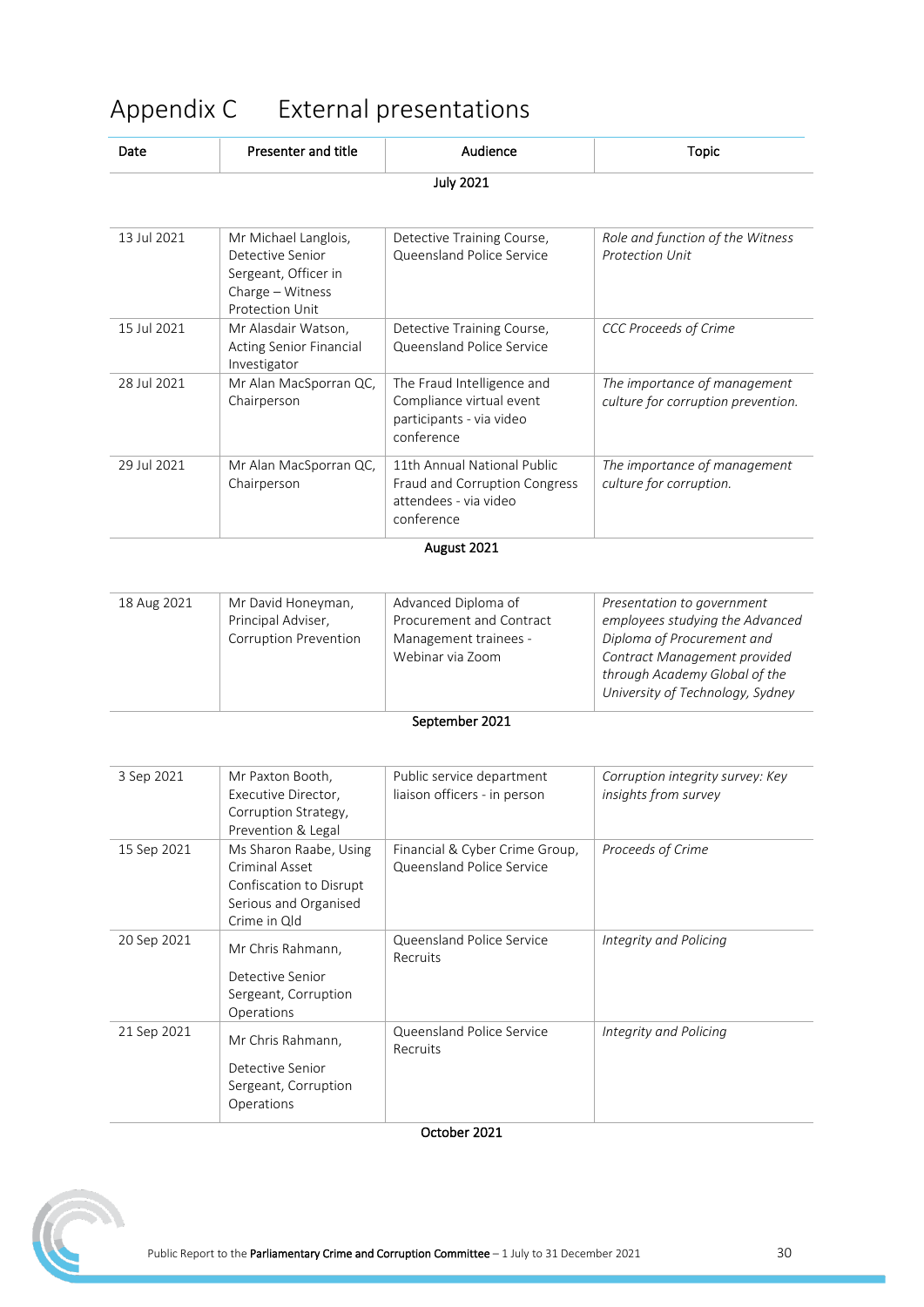| Date        | Presenter and title                                              | Audience                                                                  | Topic                                                                                              |
|-------------|------------------------------------------------------------------|---------------------------------------------------------------------------|----------------------------------------------------------------------------------------------------|
| 12 Oct 2021 | Mr Alan MacSporran QC,<br>Chairperson                            | HHS new Board inductees - in<br>person                                    | Induction of new HHS Board<br>members requested by Office of<br>the Health Statutory Agencies      |
| 19 Oct 2021 | Mr Barry Adams,<br>Director Corruption<br>Strategic Intelligence | Public service department<br>liaison / prevention officers - in<br>person | Corruption integrity survey:<br>Workshop 1: Corruption risks                                       |
| 19 Oct 2021 | Mr Barry Adams,<br>Director Corruption<br>Strategic Intelligence | Public service department<br>liaison / prevention officers - in<br>person | Corruption integrity survey:<br>Workshop 2: Perceptions and<br>prevalence of corruption            |
| 19 Oct 2021 | Mr Barry Adams,<br>Director Corruption<br>Strategic Intelligence | Public service department<br>liaison / prevention officers - in<br>person | Corruption integrity survey:<br>Workshop 3: Organisational<br>culture and integrity                |
| 20 Oct 2021 | Mr Barry Adams,<br>Director Corruption<br>Strategic Intelligence | Public service department<br>liaison / prevention officers - in<br>person | Corruption integrity survey:<br>Workshop 4: Identifying,<br>preventing and reporting<br>corruption |
| 20 Oct 2021 | Mr Barry Adams,<br>Director Corruption<br>Strategic Intelligence | Public service department<br>liaison / prevention officers - in<br>person | Corruption integrity survey:<br>Workshop 5: Corruption risks<br>(second session)                   |

November 2021

| 11 Nov 2021 | Mr Barry Adams,<br>Director Corruption<br>Strategic Intelligence                      | Clean Energy Regulator<br>management and staff - via<br>video conference | The importance of management<br>culture for corruption. Audience is<br>the Fraud Intelligence and<br>Compliance virtual event. |
|-------------|---------------------------------------------------------------------------------------|--------------------------------------------------------------------------|--------------------------------------------------------------------------------------------------------------------------------|
| 11 Nov 2021 | Mr Paxton Booth,<br>Executive Director,<br>Corruption Strategy,<br>Prevention & Legal | Local Government Assurance<br>Forum attendees - online                   | Insights from the CCC - Perception<br>of corruption and integrity in local<br>government                                       |
| 24 Nov 2021 | Ms Katherine Fisher,<br>Senior Intelligence<br>Analyst                                | Corruption Prevention Forum,<br>Queensland and interstate<br>agencies    | Corruption strategic risk<br>identification project: Overview<br>and objectives                                                |

#### December 2021

| 7 Dec 2021 | Mr Michael Langlois,<br>Detective Senior<br>Sergeant, Officer in<br>Charge – Witness<br>Protection Unit | Detective Training Course,<br>Queensland Police Service | Role and function of the Witness<br>Protection Unit                             |
|------------|---------------------------------------------------------------------------------------------------------|---------------------------------------------------------|---------------------------------------------------------------------------------|
| 9 Dec 2021 | Ms Sally McCarthy,<br><b>Principal Financial</b><br>Investigator                                        | Detective Training Course,<br>Queensland Police Service | Recovering the Proceeds of Crime                                                |
| 9 Dec 2021 | Mr Andrew Gillies,<br>Director, Corruption<br>Team 2                                                    | Detective Training Course,<br>Queensland Police Service | CCC Corruption-information &<br>benefits to their investigation<br>capabilities |
| 9 Dec 2021 | Mr Chris Rahmann,<br>Detective Senior<br>Sergeant, Corruption<br>Operations                             | Queensland Police Service<br>Recruits                   | Integrity and Policing                                                          |

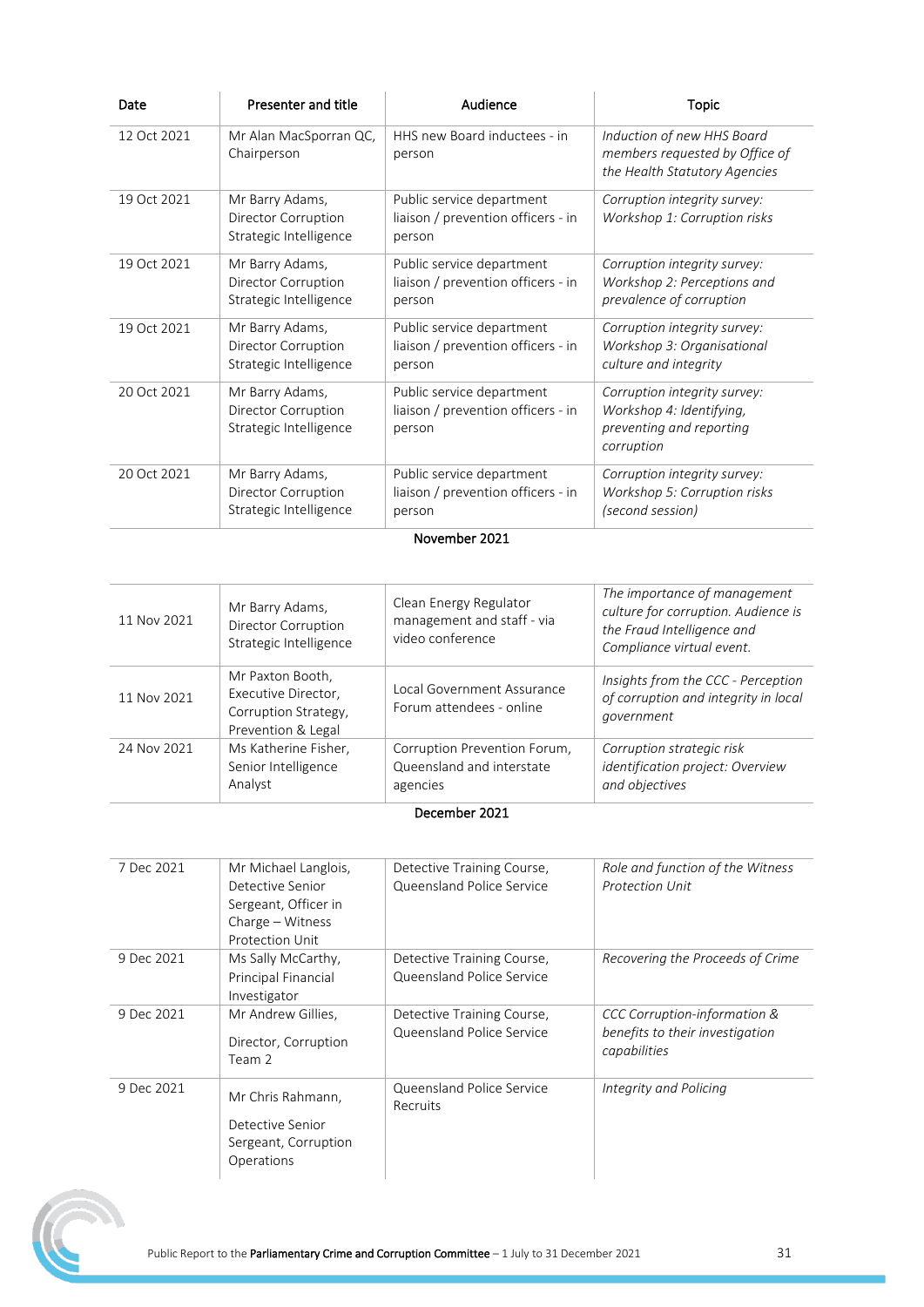| Date        | Presenter and title                                                         | Audience                              | Topic                  |
|-------------|-----------------------------------------------------------------------------|---------------------------------------|------------------------|
| 10 Dec 2021 | Mr Chris Rahmann,<br>Detective Senior<br>Sergeant, Corruption<br>Operations | Queensland Police Service<br>Recruits | Integrity and Policing |